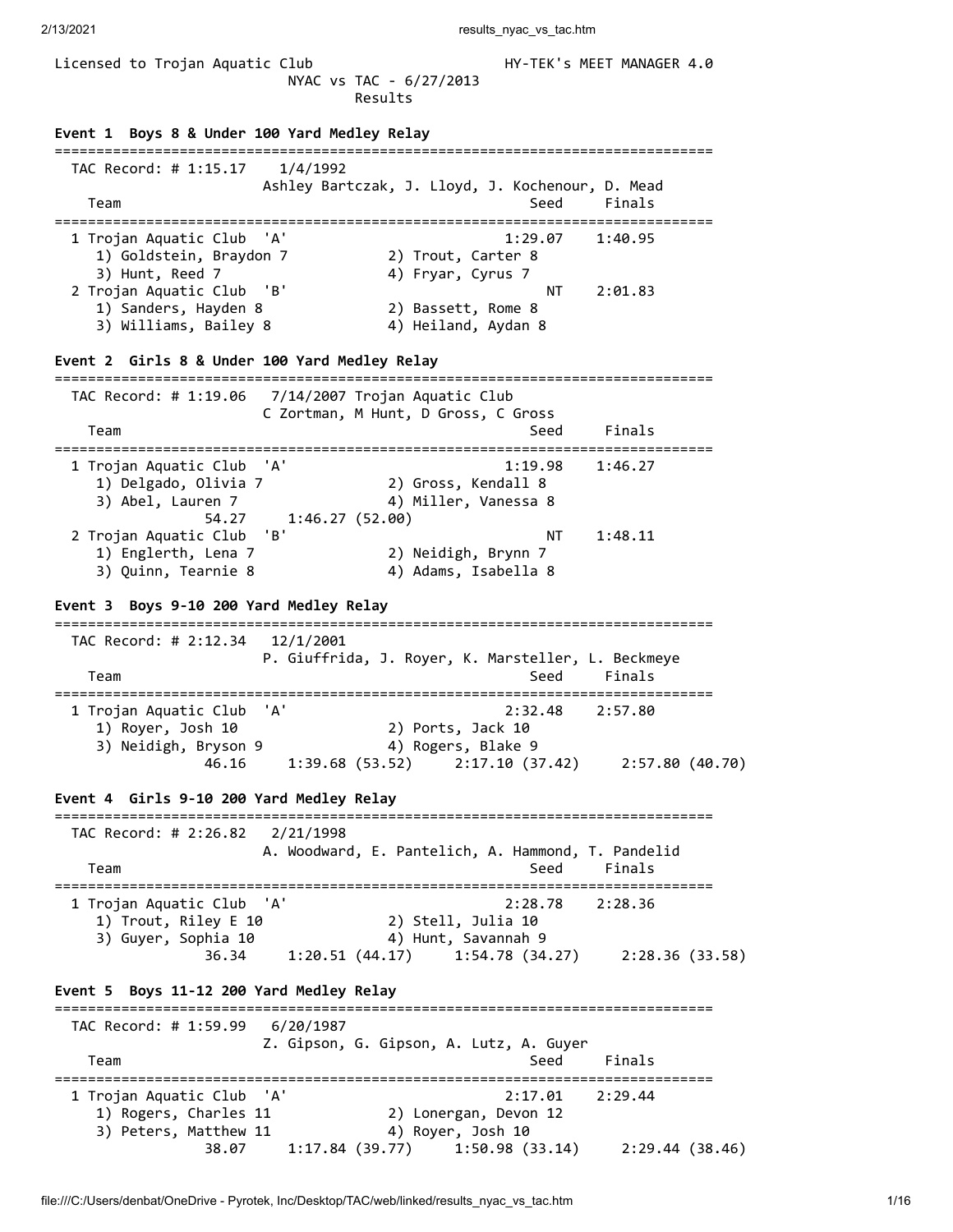2/13/2021 results\_nyac\_vs\_tac.htm **Event 6 Girls 11-12 200 Yard Medley Relay** =============================================================================== TAC Record: # 2:06.21 2/2/2013 M. Abel, K. Hunt, R. Stein, K. Walker Team Seed Finals =============================================================================== 1 Northern York Aquatic Club-MA 'A' 2:07.83 2:03.71 1) Maher, Jillian K 10 2) Andrews, Nicole C 12 3) Luft, Katie M 12 4) Maher, Shannan N 12 16.18 32.93 (32.93) 48.09 (15.16) 1:07.69 (34.76) 1:20.56 (12.87) 1:36.08 (28.39) 1:49.22 (13.14) 2:03.71 (27.63) 2 Trojan Aquatic Club 'A' 2:06.21 2:14.46 1) Stein, Rachel 12 2) Hunt, Katie 12 3) Abel, Maddy 12 4) Yingling, Erika 12 15.16 30.89 (30.89) 47.75 (16.86) 1:07.45 (36.56) 1:22.54 (15.09) 1:41.22 (33.77) 1:57.14 (15.92) 2:14.46 (33.24) 3 Trojan Aquatic Club 'B' NT 2:52.58 1) Sachar, India 11 2) Nicholson, Sophie 11 3) Quinn, Mattison 11 4) Russo, Freddie 11 22.61 45.91 (45.91) 1:09.04 (23.13) 1:36.55 (50.64) 1:53.95 (17.40) 2:17.48 (40.93) 2:33.01 (15.53) 2:52.58 (35.10) **Event 7 Boys 13-14 200 Yard Medley Relay** =============================================================================== TAC Record: # 1:46.07 8/2/1989 A. Guyer, Z. Gipson, A. Lutz, G. Gipson Team Seed Finals =============================================================================== 1 Northern York Aquatic Club-MA 'A' 2:01.85 2:12.03 1) Furlong, Christopher R 11 2) Spencer, Ethan T 14 3) Spencer, Noah B 11 4) Webber, Billy T 14 36.64 1:10.71 (34.07) 1:46.82 (36.11) 2:12.03 (25.21) 2 Trojan Aquatic Club 'B' NT 2:30.65 1) Smith, Sean 13 2) Orndorff, Seth 14 3) Kowalewski, Carter 13 4) Bassett, Tate 13 42.35 1:23.17 (40.82) 1:59.72 (36.55) 2:30.65 (30.93) -- Trojan Aquatic Club 'A' 2:13.32 DQ 1) Alwine-Frank, Raven 13 2) Patterson, Alex 13 3) Golden, Trent 14 4) Fryar, Aidan 14 34.97 1:12.69 (37.72) 1:43.42 (30.73) DQ (24.87) **Event 8 Girls 13-14 200 Yard Medley Relay** =============================================================================== TAC Record: # 1:59.47 7/1/1987 J. Mroziak, N. Lehman, P. Smith, J. Kahn Team Seed Finals =============================================================================== 1 Northern York Aquatic Club-MA 'A' 1:58.26 2:02.59 1) MacDougall, Larissa M 14 2) Eby, Rachel M 14 3) Luft, Rebecca E 14 4) Sekerak, Cassie R 14 30.99 1:08.81 (37.82) 1:35.28 (26.47) 2:02.59 (27.31) 2 Trojan Aquatic Club 'A' 2:08.51 2:20.85 1) Gochnauer, Morgan 14 2) Strickler, Sydnee 13 3) Gross, Delaney 13 4) Suarez, Havannah 14 34.70 1:16.60 (41.90) 1:51.42 (34.82) 2:20.85 (29.43) **Event 9 Boys 15 & Over 200 Yard Medley Relay** =============================================================================== TAC Record: # 1:43.23 7/23/1997 J, Estlack, B. Platt, M. Shorb, J. Starner Team Seed Finals =============================================================================== 1 Northern York Aquatic Club-MA 'A' 1:41.88 1:46.57 1) Handley, Liam J 16 2) Hallett, Shane E 18 3) Jenkins, Jacob L 17 4) Wheat, Pete J 15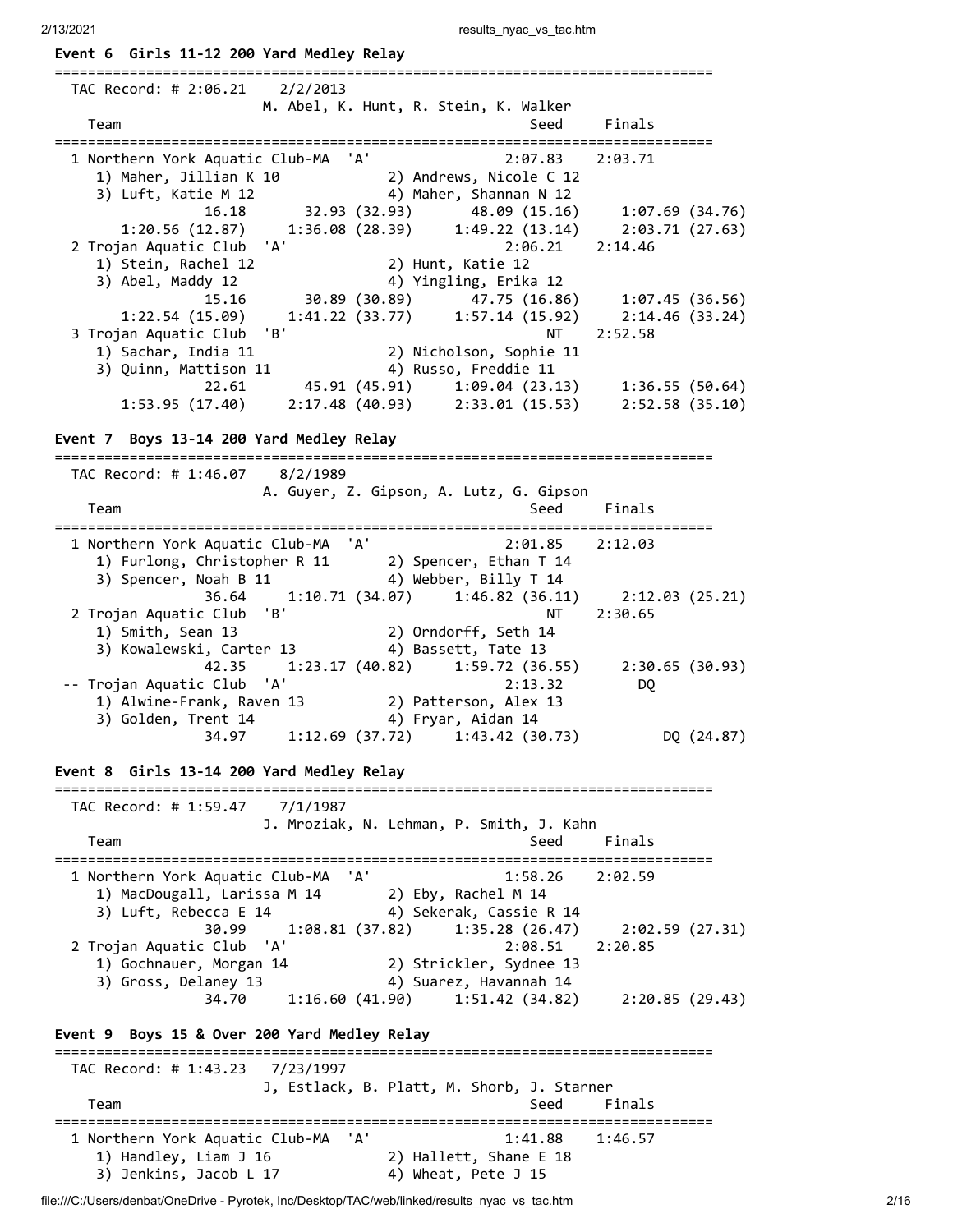| 2/13/2021                                                                                                                               |                                                                                                                                                                                      | results_nyac_vs_tac.htm |                                                                           |
|-----------------------------------------------------------------------------------------------------------------------------------------|--------------------------------------------------------------------------------------------------------------------------------------------------------------------------------------|-------------------------|---------------------------------------------------------------------------|
| 2 Northern York Aquatic Club-MA 'B'                                                                                                     | 27.08 54.95 (27.87) 1:21.89 (26.94) 1:46.57 (24.68)<br>1) Landis, Greg N 15<br>3) Stewart, Nate R 18<br>3) Stewart, Nate R 18<br>30.62 59.92 (29.30) 1:25.59 (25.67) 1:48.07 (22.48) | NT T                    | 1:48.07                                                                   |
| Event 10 Girls 15 & Over 200 Yard Medley Relay                                                                                          |                                                                                                                                                                                      |                         |                                                                           |
|                                                                                                                                         |                                                                                                                                                                                      |                         |                                                                           |
| TAC Record: # 1:53.59 8/2/1989                                                                                                          | J. Mroziak, N. Lehman, P. Smith, J. Klein                                                                                                                                            |                         |                                                                           |
| Team                                                                                                                                    |                                                                                                                                                                                      |                         | Seed Finals                                                               |
| 1 Northern York Aquatic Club-MA 'A'                                                                                                     | 1) Jenkins, Emily E 16 (2) Vaughn, Haley R 17<br>3) Weeden, Caitlynn R 15 (4) Furlong, Heather L 15                                                                                  | 1:55.97 2:03.15         |                                                                           |
| 2 Northern York Aquatic Club-MA 'B'                                                                                                     | 30.32 1:05.23 (34.91) 1:36.10 (30.87) 2:03.15 (27.05)<br>1) Wheat, Bekah G 18 (2) Miller, Katelyn E 17<br>3) Day, Zowie J 17 (4) Day, Logan E 15                                     |                         | NT 2:08.39                                                                |
| 3 Trojan Aquatic Club 'A' 2:09.68 2:<br>1) Patterson, Allie 17 2) Copenheaver, Kirstin 15<br>3) Hildebrand, Lara 16 4) Smith, Carsyn 15 | 32.71 1:09.39 (36.68) 1:38.98 (29.59) 2:08.39 (29.41)                                                                                                                                | 2:09.68 2:17.33         |                                                                           |
|                                                                                                                                         | 36.21 1:15.57 (39.36) 1:47.45 (31.88) 2:17.33 (29.88)                                                                                                                                |                         |                                                                           |
| Event 11 Boys 9-10 100 Yard IM                                                                                                          |                                                                                                                                                                                      |                         |                                                                           |
| TAC Record: # 1:12.93 2/3/2002 Kevin Marsteller                                                                                         |                                                                                                                                                                                      |                         |                                                                           |
| Name                                                                                                                                    | Age Team                                                                                                                                                                             | Seed Finals             |                                                                           |
| 1 Boyce, Ryan A<br>17.48 19.20 (21.72) 1:05.52 (26.32) 1:24.06 (18.54)<br>2 Stuckey, Gavin C 10 NYAC-MA NT 1:35.78                      |                                                                                                                                                                                      |                         |                                                                           |
|                                                                                                                                         | 10 NYAC-MA                                                                                                                                                                           |                         |                                                                           |
| 3 Culbertson, Trevor                                                                                                                    | 20.95 44.58 (23.63) 1:15.40 (30.82) 1:35.78 (20.38)<br>10 TAC                                                                                                                        | $1:46.09$ $1:42.64$     |                                                                           |
| 4 Williams, Keagan                                                                                                                      | 22.56 48.04 (25.48) 1:17.91 (29.87) 1:42.64 (24.73)<br><b>10 TAC</b>                                                                                                                 | $1:42.29$ $1:42.75$     |                                                                           |
| 21.79                                                                                                                                   | 46.96 (25.17)                                                                                                                                                                        |                         | $1:20.12$ (33.16) $1:42.75$ (22.63)                                       |
| Event 12 Girls 9-10 100 Yard IM                                                                                                         |                                                                                                                                                                                      |                         |                                                                           |
| =============================                                                                                                           |                                                                                                                                                                                      |                         |                                                                           |
| Name                                                                                                                                    | Age Team                                                                                                                                                                             | Seed                    | Finals                                                                    |
| 1 Trout, Riley E                                                                                                                        | 10 TAC                                                                                                                                                                               | 1:18.13                 | 1:17.53                                                                   |
| 16.44<br>2 Stell, Julia                                                                                                                 | 36.15 (19.71) 59.82 (23.67) 1:17.53 (17.71)<br>10 TAC                                                                                                                                | 1:26.05 1:21.75         |                                                                           |
| 17.26                                                                                                                                   |                                                                                                                                                                                      |                         | $37.66$ (20.40) $1:02.86$ (25.20) $1:21.75$ (18.89)                       |
| Event 13 Boys 11-12 100 Yard IM                                                                                                         |                                                                                                                                                                                      |                         |                                                                           |
| TAC Record: # 1:02.47                                                                                                                   | 7/29/1987 Zack Gipson                                                                                                                                                                |                         |                                                                           |
| Name                                                                                                                                    | Age Team                                                                                                                                                                             | Seed                    | Finals                                                                    |
| 1 Peters, Matthew                                                                                                                       | 11 TAC<br>15.69 36.34 (20.65) 1:00.09 (23.75) 1:17.03 (16.94)                                                                                                                        | 1:15.58                 | 1:17.03                                                                   |
| Event 14 Girls 11-12 100 Yard IM<br>-------------------------                                                                           |                                                                                                                                                                                      |                         |                                                                           |
| Name                                                                                                                                    | Age Team                                                                                                                                                                             | Seed                    | Finals                                                                    |
| 1 Maher, Shannan N<br>16.23<br>2 Andrews, Nicole C                                                                                      | 12 NYAC-MA                                                                                                                                                                           | $1:10.91$ $1:10.98$     | 34.25 (18.02) 53.98 (19.73) 1:10.98 (17.00)<br>12 NYAC-MA 1:13.09 1:12.27 |

file:///C:/Users/denbat/OneDrive - Pyrotek, Inc/Desktop/TAC/web/linked/results\_nyac\_vs\_tac.htm 3/16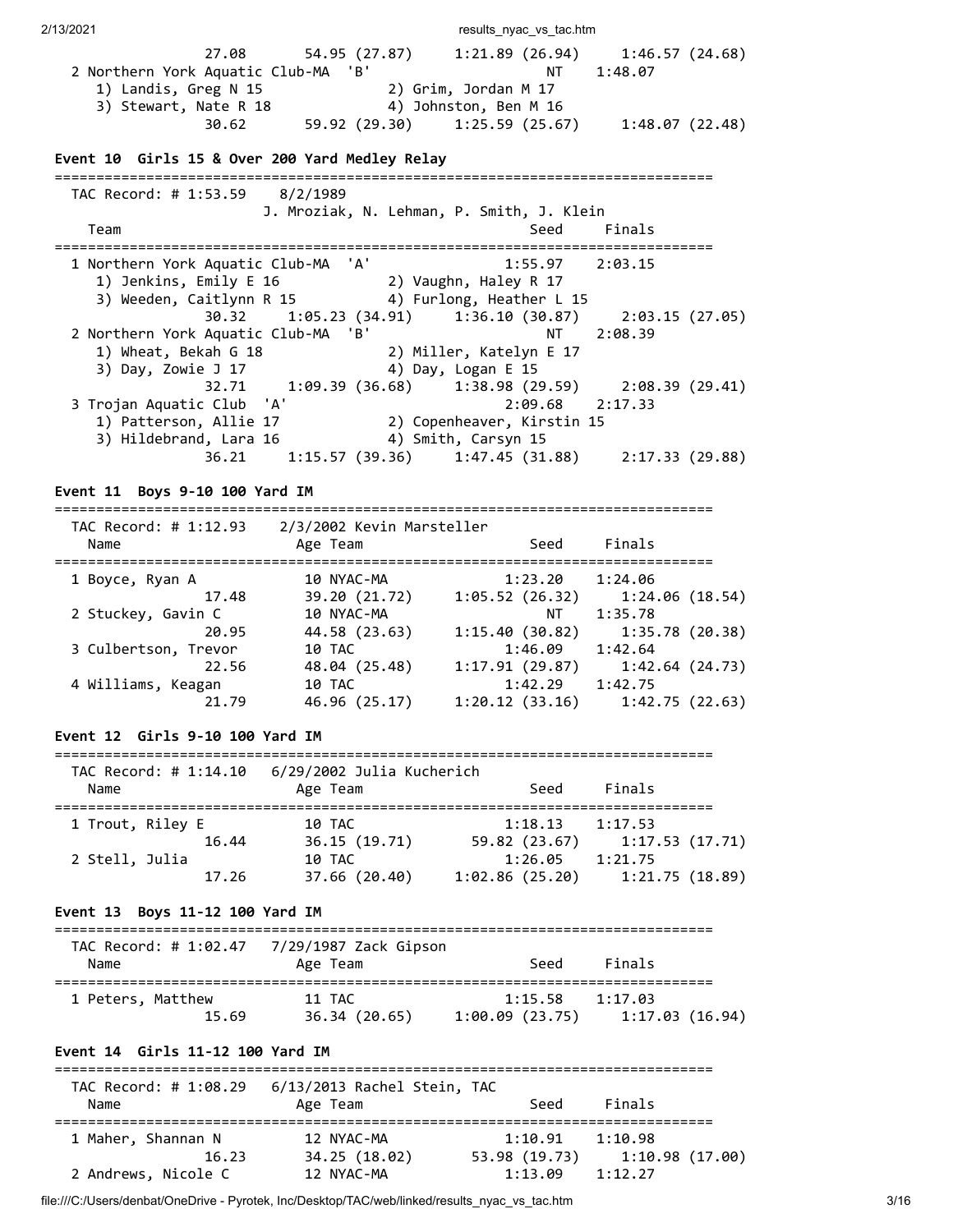2/13/2021 results\_nyac\_vs\_tac.htm

| 34.31 (17.83) | 54.76 (20.45)  | 1:12.27(17.51) |
|---------------|----------------|----------------|
| 12 TAC        | 1:14.87        | 1:14.53        |
| 34.61 (18.15) | 57.19(22.58)   | 1:14.53(17.34) |
| 12 TAC        | 1:25.26        | 1:26.00        |
| 40.10 (21.60) | 1:05.71(25.61) | 1:26.00(20.29) |
|               |                |                |

# **Event 15 Boys 13-14 100 Yard IM**

| TAC Record: # 58.10<br>Name   | 7/22/1989 Zach Gipson<br>Age Team     | Seed                     | Finals                                      |
|-------------------------------|---------------------------------------|--------------------------|---------------------------------------------|
| 1 Spencer, Ethan T            | 14 NYAC-MA<br>$30.84$ ()              | 1:06.96<br>49.76 (18.92) | 1:06.82<br>1:06.82(17.06)                   |
| 2 Fryar, Aidan                | 14 TAC                                | 1:06.46                  | 1:08.12                                     |
| 3 Kowalewski, Carter<br>16.31 | $31.14$ ()<br>13 TAC<br>36.08 (19.77) | 52.17 (21.03)<br>1:15.82 | 1:08.12(15.95)<br>1:17.84<br>1:17.84(18.10) |
|                               |                                       | 59.74 (23.66)            |                                             |

# **Event 16 Girls 13-14 100 Yard IM**

===============================================================================

| TAC Record: # 1:01.98<br>Name | 6/20/1987 Nikki Lehman<br>Age Team | Seed          | Finals         |
|-------------------------------|------------------------------------|---------------|----------------|
| 1 Luft, Rebecca E             | 14 NYAC-MA                         | 1:04.57       | 1:03.81        |
|                               | 29.17(                             | 48.84 (19.67) | 1:03.81(14.97) |
| 2 Walker, Keelie              | 13 TAC                             | 1:11.95       | 1:11.88        |
| 15.59                         | 33.02 (17.43)                      | 54.44 (21.42) | 1:11.88(17.44) |
| 3 Gochnauer, Morgan           | 14 TAC                             | 1:13.69       | 1:16.27        |
| 16.06                         | 36.14 (20.08)                      | 58.37 (22.23) | 1:16.27(17.90) |
| 4 Reed, Alison L              | 13 NYAC-MA                         | ΝT            | 1:16.85        |
| 15.83                         | 35.63 (19.80)                      | 59.06 (23.43) | 1:16.85(17.79) |

# **Event 17 Boys 15 & Over 100 Yard IM**

===============================================================================

| TAC Record: # 56.46<br>Name | 7/14/1990 Zach Gipson<br>Age Team | Seed           | Finals         |
|-----------------------------|-----------------------------------|----------------|----------------|
| 1 Johnston, Ben M           | 16 NYAC-MA                        | 56.38          | 56.70          |
|                             | 26.93()                           | 43.35 (16.42)  | 56.70 (13.35)  |
| 2 Bukoski, Alex             | 16 TAC                            | 1:00.58        | 59.75          |
|                             | $27.64$ ()                        | 44.78 (17.14)  | 59.75 (14.97)  |
| 3 Grim, Jordan M            | 17 NYAC-MA                        | 59.79          | 59.85          |
|                             | 28.00()                           | 45.16 (17.16)  | 59.85(14.69)   |
| 4 Bassett, Tate             | 13 TAC                            | 1:20.06        | 1:18.69        |
| 17.11                       | 37.77 (20.66)                     | 1:00.82(23.05) | 1:18.69(17.87) |

# **Event 18 Girls 15 & Over 100 Yard IM**

#### ===============================================================================

TAC Record: # 1:02.62 8/2/1989 Julie Mroziak

| Name                   | Age Team      | Seed           | Finals         |
|------------------------|---------------|----------------|----------------|
| 1 Vaughn, Haley R      | 17 NYAC-MA    | 1:07.34        | 1:06.72        |
|                        | $31.34$ ()    | 51.14 (19.80)  | 1:06.72(15.58) |
| 2 Wheat, Bekah G       | 18 NYAC-MA    | 1:07.61        | 1:09.97        |
| 15.62                  | 31.91(16.29)  | 53.73 (21.82)  | 1:09.97(16.24) |
| 3 Smith, Carsyn        | 15 TAC        | 1:12.69        | 1:15.25        |
| 15.83                  | 32.91 (17.08) | 57.05 (24.14)  | 1:15.25(18.20) |
| 4 Copenheaver, Kirstin | 15 TAC        | 1:21.13        | 1:19.64        |
| 16.79                  | 36.85 (20.06) | 1:00.52(23.67) | 1:19.64(19.12) |
|                        |               |                |                |

# **Event 19 Boys 8 & Under 25 Yard Freestyle**

=============================================================================== TAC Record: # 15.22 6/19/2004 Spenser Strickler Name **Age Team** Seed Finals ===============================================================================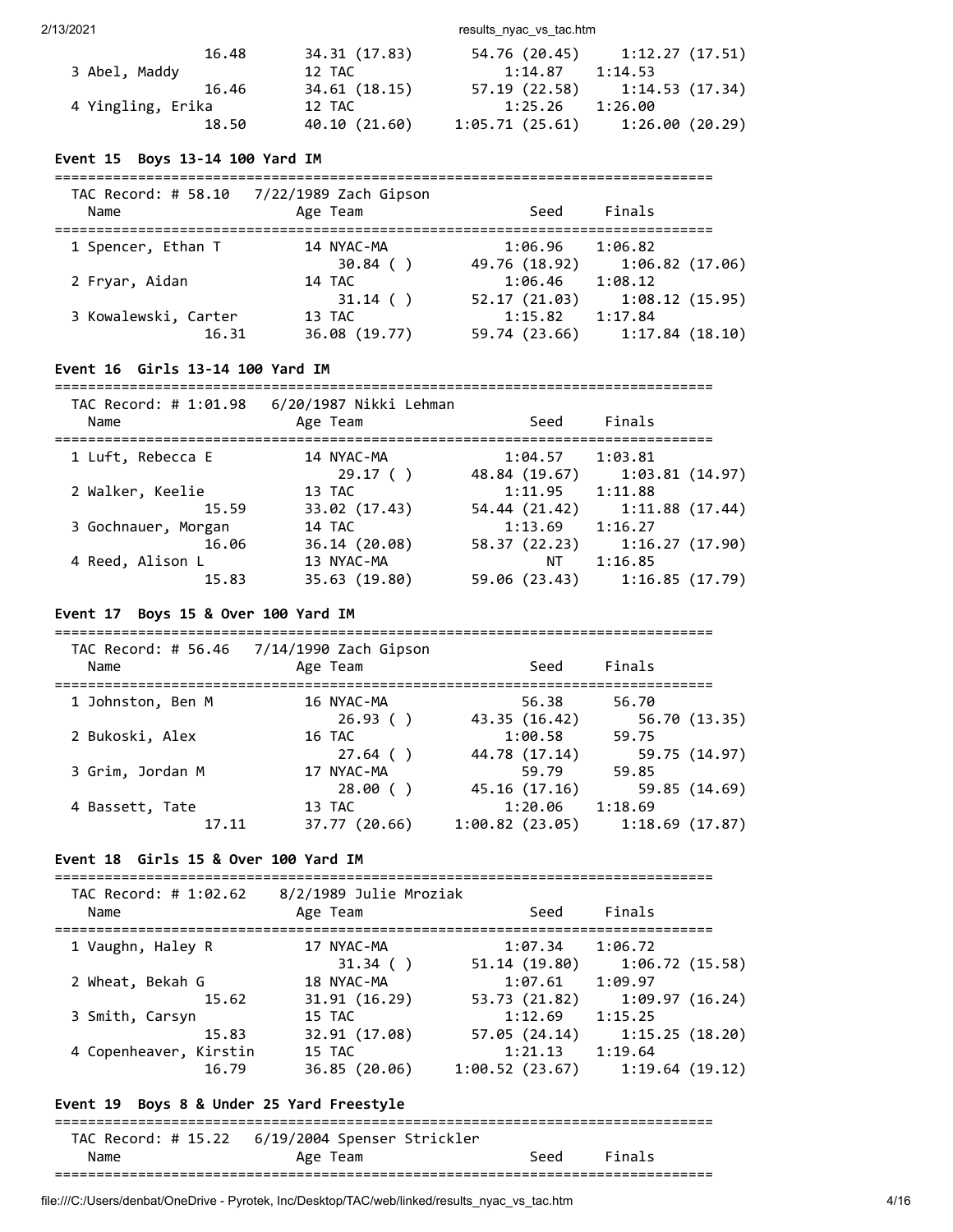| 1 Hoover, Jacob L | 8 NYAC-MA | 19.13 | 19.51  |
|-------------------|-----------|-------|--------|
| 2 Fryar, Cyrus    | 7 TAC     | 23.53 | 23.90  |
| 3 Heiland, Aydan  | 8 TAC     | 34.19 | 31.40  |
| -- Royer, Jake    | 5 TAC     | 53.36 | X47.62 |

### **Event 20 Girls 8 & Under 25 Yard Freestyle**

===============================================================================

| Name                   | TAC Record: # 14.65 7/28/2007 Carson Gross<br>Age Team | Seed  | Finals |  |
|------------------------|--------------------------------------------------------|-------|--------|--|
| 1 Anthony, Elizabeth J | 8 NYAC-MA                                              | 19.52 | 19.52  |  |
| 2 Miller, Vanessa      | 8 TAC                                                  | 22.36 | 21.45  |  |
| 3 Delgado, Olivia      | 7 TAC                                                  | 24.42 | 23.31  |  |
| 4 Fickett, Emma R      | 6 NYAC-MA                                              | 35.44 | 32.65  |  |
| -- Englerth, Lena      | 7 TAC                                                  | 26.24 | X23.64 |  |
| -- Adams, Isabella     | 8 TAC                                                  | 30.89 | X27.38 |  |
| -- Ressler, Megan E    | 6 NYAC-MA                                              | 44.10 | X39.34 |  |

# **Event 21 Boys 9-10 50 Yard Freestyle**

=============================================================================== TAC Record: # 29.58 1/12/2002 Kevin Marsteller

| $TAC$ $NECO$ $NAC$ $TZJCD$<br>Name | $\perp$ / $\perp$ 2/2002 NEVIII FIGI SLEIIEI<br>Age Team | Seed  | Finals |  |
|------------------------------------|----------------------------------------------------------|-------|--------|--|
| 1 Clarke, Ben W                    | 10 NYAC-MA                                               | 35.00 | 36.03  |  |
| 17.23<br>2 Rogers, Blake           | 36.03 (18.80)<br>9 TAC                                   | 39.34 | 40.75  |  |
| 18.72                              | 40.75 (22.03)                                            | 43.81 | 45.62  |  |
| 3 Heiland, Gavin<br>21.81          | 10 TAC<br>45.62 (23.81)                                  |       |        |  |

# **Event 22 Girls 9-10 50 Yard Freestyle**

===============================================================================

| Name               | TAC Record: # 29.76 1/24/2009 Carson Gross<br>Age Team | Seed  | Finals |  |
|--------------------|--------------------------------------------------------|-------|--------|--|
| 1 Maher, Jillian K | 10 NYAC-MA                                             | 30.41 | 30.12  |  |
| 2 Stell, Julia     | 10 TAC                                                 | 31.15 | 31.99  |  |
| 15.60              | 31.99(16.39)                                           |       |        |  |
| 3 Guyer, Sophia    | 10 TAC                                                 | 33.32 | 32.17  |  |
| -- Lonergan, Megan | 9 TAC                                                  | 33.63 | X34.43 |  |
| 16.50              | 34.43 (17.93)                                          |       |        |  |
| -- Sprankle, Ella  | 9 TAC                                                  | 43.53 | X40.02 |  |
| 18.98              | 40.02 (21.04)                                          |       |        |  |

# **Event 23 Boys 11-12 50 Yard Freestyle**

| TAC Record: # 24.46<br>Name | $6/20/1987$ Greg Gipson<br>Age Team | Seed  | Finals |  |
|-----------------------------|-------------------------------------|-------|--------|--|
| 1 Lonergan, Devon           | 12 TAC                              | 31.05 | 29.59  |  |
| 2 Furlong, Christopher R    | 11 NYAC-MA                          | 31.20 | 31.19  |  |
| 3 Catalano, Nicholas R      | 12 NYAC-MA                          | 35.66 | 35.71  |  |
| 17.56                       | 35.71 (18.15)                       |       |        |  |
| 4 Williams, Keagan          | 10 TAC                              | 41.34 | 41.37  |  |
| 19.10                       | 41.37 (22.27)                       |       |        |  |

# **Event 24 Girls 11-12 50 Yard Freestyle**

| TAC Record: # 26.30 | 1/24/1987 Whitney Peach |       |        |  |
|---------------------|-------------------------|-------|--------|--|
| Name                | Age Team                | Seed  | Finals |  |
|                     |                         |       |        |  |
| 1 Maher, Shannan N  | 12 NYAC-MA              | 28.07 | 28.50  |  |
| 2 Landis, Ellie M   | 11 NYAC-MA              | 30.09 | 30.44  |  |
| 3 Hunt, Katie       | 12 TAC                  | 31.44 | 30.98  |  |
| 15.59               | 30.98 (15.39)           |       |        |  |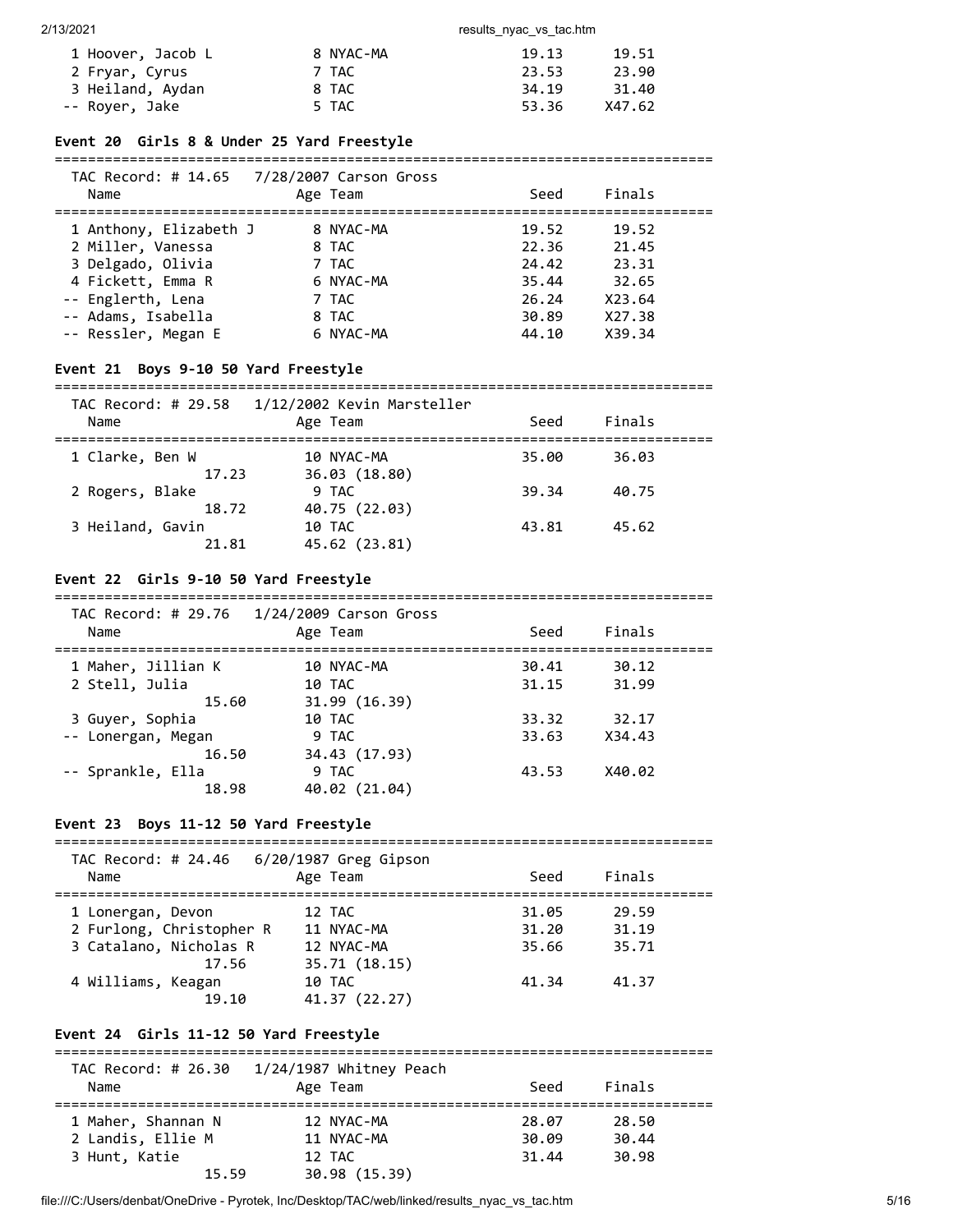| 4 Russo, Freddie | 11 TAC        | 35.30 | 34.91  |
|------------------|---------------|-------|--------|
| 17.11            | 34.91 (17.80) |       |        |
| -- Eby, Lauren E | 11 NYAC-MA    | 31.27 | X31.57 |
| -- Fryar, Cajsa  | 11 TAC        | 40.66 | X38.14 |
| 17.77            | 38.14 (20.37) |       |        |

# **Event 25 Boys 13-14 50 Yard Freestyle**

|                       | TAC Record: # 22.16 3/31/1989 Zack Gipson |       |                 |  |
|-----------------------|-------------------------------------------|-------|-----------------|--|
| Name                  | Age Team                                  | Seed  | Finals          |  |
| 1 Webber, Billy T     | 14 NYAC-MA                                | 26.48 | 26.72           |  |
| 2 Patterson, Alex     | 13 TAC                                    | 28.00 | 27.18           |  |
| 3 Alwine-Frank, Raven | 13 TAC                                    | 28.77 | 28.00           |  |
| -- Mummert, Wesley    | 14 TAC                                    | 35.02 | XD <sub>0</sub> |  |
| 16.87                 | DO (17.23)                                |       |                 |  |

### **Event 26 Girls 13-14 50 Yard Freestyle**

#### =============================================================================== TAC Record: # 25.19 7/29/1987 Nikki Lehman

| Name                | TAC RECOMU. # 25.19   //29/198/ NIKKI LENMIRN<br>Age Team | Seed  | Finals |  |
|---------------------|-----------------------------------------------------------|-------|--------|--|
| 1 Sekerak, Cassie R | 14 NYAC-MA                                                | 26.29 | 26.91  |  |
|                     |                                                           |       |        |  |
| 2 Eby, Rachel M     | 14 NYAC-MA                                                | 28.87 | 28.61  |  |
| 3 Suarez, Havannah  | 14 TAC                                                    | 30.27 | 29.03  |  |
| 4 Strickler, Sydnee | 13 TAC                                                    | 30.78 | 30.79  |  |

# **Event 27 Boys 15 & Over 50 Yard Freestyle**

#### =============================================================================== TAC Record: # 22.30 7/25/2009 Ben Appleby

| Name                | Age Team      | Seed  | Finals |  |
|---------------------|---------------|-------|--------|--|
| 1 Handley, Liam J   | 16 NYAC-MA    | ΝT    | 24.43  |  |
| 2 Handley, Keenan L | 15 NYAC-MA    | 24.64 | 24.63  |  |
| 3 Fryar, Gabe       | 15 TAC        | 31.54 | 30.49  |  |
| 4 Smith, Sean       | 13 TAC        | 34.63 | 35.01  |  |
| 17.55               | 35.01 (17.46) |       |        |  |
| -- Wheat, Pete J    | 15 NYAC-MA    | 25.41 | X25.39 |  |
| -- Landis, Greg N   | 15 NYAC-MA    | 26.02 | X26.36 |  |
|                     |               |       |        |  |

### **Event 28 Girls 15 & Over 50 Yard Freestyle**

### =============================================================================== TAC Record: # 23.95 7/22/1989 Nikki Lehman

| Name                  | Age Team      | Seed  | Finals |  |
|-----------------------|---------------|-------|--------|--|
| 1 Day, Zowie J        | 17 NYAC-MA    | 26.67 | 26.85  |  |
| 2 Miller, Katelyn E   | 17 NYAC-MA    | 25.99 | 27.32  |  |
| 3 Patterson, Allie    | 17 TAC        | 30.04 | 30.10  |  |
| 4 Sachar, India       | 11 TAC        | 38.90 | 38.25  |  |
| 18.94                 | 38.25 (19.31) |       |        |  |
| -- Jenkins, Emily E   | 16 NYAC-MA    | 27.95 | X26.99 |  |
| -- Furlong, Heather L | 15 NYAC-MA    | 27.59 | X28.61 |  |

# **Event 29 Boys 8 & Under 25 Yard Backstroke**

| TAC Record: # 17.98<br>Name | 6/26/2004 Spenser Strickler<br>Age Team | Seed    | Finals |  |
|-----------------------------|-----------------------------------------|---------|--------|--|
| 1 Hoover, Jacob L           | 8 NYAC-MA                               | 23.50   | 23.90  |  |
| 2 Goldstein, Braydon        | 7 TAC                                   | 26.53   | 25.83  |  |
| 3 Sanders, Hayden           | 8 TAC                                   | 25.71   | 27.40  |  |
| -- Royer, Jake              | 5 TAC                                   | 1:03.05 | X44.48 |  |

===============================================================================

# **Event 30 Girls 8 & Under 25 Yard Backstroke**

# ===============================================================================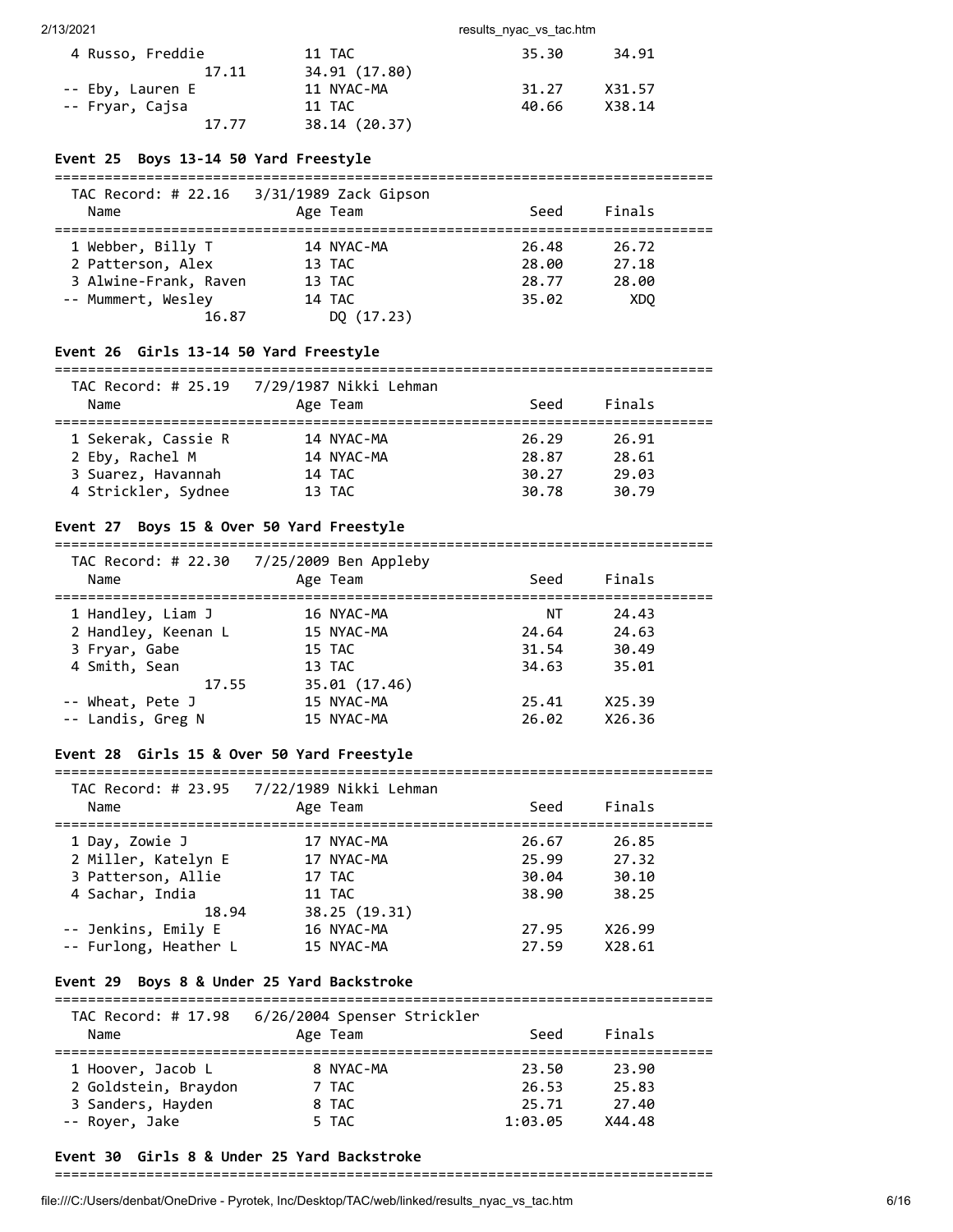| TAC Record: # 18.27<br>Name | 2/3/2013 Savannah Hunt<br>Age Team | Seed  | Finals |  |
|-----------------------------|------------------------------------|-------|--------|--|
| 1 Anthony, Elizabeth J      | 8 NYAC-MA                          | 22.66 | 23.73  |  |
| 2 Delgado, Olivia           | 7 TAC                              | 24.03 | 27.55  |  |
| 3 Adams, Isabella           | 8 TAC                              | 32.36 | 31.00  |  |
| -- Englerth, Lena           | 7 TAC                              | 31.39 | X28.55 |  |
| -- Fickett, Emma R          | 6 NYAC-MA                          | 31.80 | X29.27 |  |
| -- Ressler, Megan E         | 6 NYAC-MA                          | 42.77 | X36.93 |  |

# **Event 31 Boys 9-10 50 Yard Backstroke**

===============================================================================

| TAC Record: # 32.85<br>Name | 1/26/2002 Kevin Marsteller<br>Age Team | Seed  | Finals |  |
|-----------------------------|----------------------------------------|-------|--------|--|
| 1 Neidigh, Bryson           | 9 TAC                                  | 41.12 | 41.59  |  |
| 19.52<br>2 Stuckey, Gavin C | 41.59 (22.07)<br>10 NYAC-MA            | 42.95 | 44.35  |  |
| 20.66                       | 44.35 (23.69)                          |       |        |  |
| 3 Clarke, Ben W             | 10 NYAC-MA                             | 43.08 | 44.85  |  |
| 22.61<br>4 Heiland, Gavin   | 44.85 (22.24)<br>10 TAC                | 50.71 | 51.01  |  |
| 23.61                       | 51.01 (27.40)                          |       |        |  |

# **Event 32 Girls 9-10 50 Yard Backstroke**

| TAC Record: # 35.07<br>Name        | 2/3/2013 Riley Trout<br>Age Team        | Seed  | Finals |  |
|------------------------------------|-----------------------------------------|-------|--------|--|
| 1 Trout, Riley E                   | 10 TAC                                  | 35.07 | 35.76  |  |
| 17.95<br>2 Sprankle, Ella<br>21.74 | 35.76 (17.81)<br>9 TAC<br>47.85 (26.11) | ΝT    | 47.85  |  |

# **Event 33 Boys 11-12 50 Yard Backstroke**

| TAC Record: # 29.30<br>Name       | 3/21/1987 Zack Gipson<br>Age Team | Seed  | Finals |  |
|-----------------------------------|-----------------------------------|-------|--------|--|
| 1 Furlong, Christopher R<br>17.46 | 11 NYAC-MA<br>35.46 (18.00)       | 34.85 | 35.46  |  |
| 2 Rogers, Charles<br>17.99        | 11 TAC<br>36.02(18.03)            | 35.96 | 36.02  |  |
| 3 Peters, Matthew<br>18.65        | 11 TAC<br>37.68 (19.03)           | 39.82 | 37.68  |  |
| 4 Catalano, Nicholas R<br>21.22   | 12 NYAC-MA<br>42.88 (21.66)       | 40.87 | 42.88  |  |

# **Event 34 Girls 11-12 50 Yard Backstroke**

===============================================================================

| Name                | Age Team      | Seed  | Finals |
|---------------------|---------------|-------|--------|
| 1 Luft, Katie M     | 12 NYAC-MA    | 28.81 | 29.15  |
| 2 Stein, Rachel     | 12 TAC        | 31.05 | 30.89# |
| 3 Eby, Lauren E     | 11 NYAC-MA    | 35.27 | 35.70  |
| 17.90               | 35.70 (17.80) |       |        |
| 4 Ouinn, Mattison   | 11 TAC        | 41.31 | 41.90  |
| -- Boyce, Katelyn M | 12 NYAC-MA    | 35.68 | X36.32 |
| 17.58               | 36.32 (18.74) |       |        |
| -- Landis, Ellie M  | 11 NYAC-MA    | 37.89 | X38.57 |
| 19.17               | 38.57 (19.40) |       |        |
| -- Fryar, Cajsa     | 11 TAC        | 44.46 | X43.18 |
| 21.07               | 43.18 (22.11) |       |        |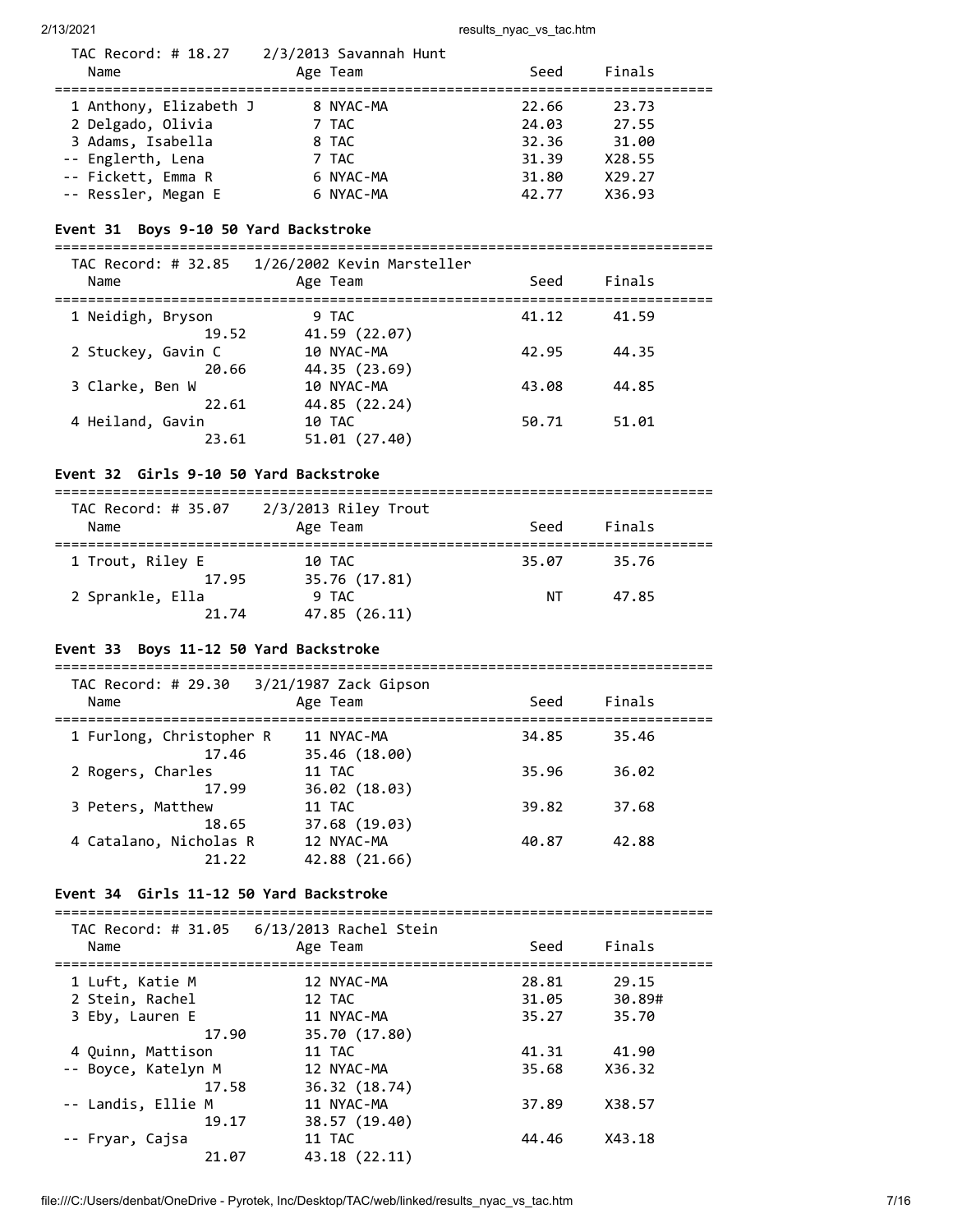# **Event 35 Boys 13-14 50 Yard Backstroke**

| TAC Record: # 27.98<br>Name | 7/22/1989 Zach Gipson<br>Age Team | Seed  | Finals |  |
|-----------------------------|-----------------------------------|-------|--------|--|
| 1 Fryar, Aidan<br>15.81     | 14 TAC<br>31.71 (15.90)           | 44.49 | 31.71  |  |
| 2 Spencer, Ethan T<br>15.89 | 14 NYAC-MA<br>31.79 (15.90)       | 30.94 | 31.79  |  |
| 3 Orndorff, Seth<br>20.01   | 14 TAC<br>40.24 (20.23)           | 40.43 | 40.24  |  |
| -- Mummert, Wesley<br>21.99 | 14 TAC<br>45.59 (23.60)           | 48.73 | X45.59 |  |

# **Event 36 Girls 13-14 50 Yard Backstroke**

===============================================================================

| Name                    | TAC Record: # 29.78 7/29/1987 Julie Mroziak<br>Age Team | Seed  | Finals |  |
|-------------------------|---------------------------------------------------------|-------|--------|--|
| 1 Luft, Rebecca E       | 14 NYAC-MA                                              | 29.10 | 29.40  |  |
| 2 MacDougall, Larissa M | 14 NYAC-MA                                              | 30.30 | 31.52  |  |
| 16.11                   | 31.52 (15.41)                                           |       |        |  |
| 3 Gross, Delaney        | 13 TAC                                                  | ΝT    | 38.06  |  |
| 18.28                   | 38.06 (19.78)                                           |       |        |  |
| 4 Nicholson, Sophie     | 11 TAC                                                  | 44.47 | 44.64  |  |
| 21.83                   | 44.64 (22.81)                                           |       |        |  |

# **Event 37 Boys 15 & Over 50 Yard Backstroke**

===============================================================================

| TAC Record: # 26.04<br>Name | 7/23/1997 Joe Estlack<br>Age Team | Seed  | Finals |  |
|-----------------------------|-----------------------------------|-------|--------|--|
| 1 Handley, Liam J           | 16 NYAC-MA                        | 26.06 | 26.97  |  |
| 2 Jenkins, Jacob L          | 17 NYAC-MA                        | 28.21 | 28.83  |  |
| 3 Fryar, Gabe               | 15 TAC                            | 37.26 | 37.04  |  |
| 18.31                       | 37.04 (18.73)                     |       |        |  |
| 4 Smith, Sean               | 13 TAC                            | 41.35 | 40.90  |  |
| 20.18                       | 40.90 (20.72)                     |       |        |  |
| -- Landis, Greg N           | 15 NYAC-MA                        | 30.60 | X31.16 |  |
| 16.07                       | 31.16(15.09)                      |       |        |  |
| -- Wheat, Pete J            | 15 NYAC-MA                        | 29.28 | X31.24 |  |
| 15.84                       | 31.24 (15.40)                     |       |        |  |

# **Event 38 Girls 15 & Over 50 Yard Backstroke**

=============================================================================== TAC Record: # 28.32 6/12/1999 Lindsay Billet

| Name               | THE RECORD. THEORSE THEY ISSSED EITHING BILLET<br>Age Team | Seed  | Finals |  |
|--------------------|------------------------------------------------------------|-------|--------|--|
| 1 Wheat, Bekah G   | 18 NYAC-MA                                                 | 32.12 | 31.99  |  |
| 16.39              | 31.99 (15.60)                                              |       |        |  |
| 2 Smith, Carsyn    | 15 TAC                                                     | 32.55 | 32.83  |  |
| 16.35              | 32.83 (16.48)                                              |       |        |  |
| 3 Hildebrand, Lara | 16 TAC                                                     | 36.45 | 35.41  |  |
| 17.39              | 35.41 (18.02)                                              |       |        |  |
| 4 Day, Logan E     | 15 NYAC-MA                                                 | 35.07 | 36.26  |  |
| 18.19              | 36.26 (18.07)                                              |       |        |  |

# **Event 39 Boys 9-10 100 Yard Freestyle**

| TAC Record: # 1:07.48 | 1/5/2002 Kevin Marsteller |               |                |
|-----------------------|---------------------------|---------------|----------------|
| Name                  | Age Team                  | Seed          | Finals         |
| 1 Boyce, Ryan A       | 10 NYAC-MA                | 1:12.61       | 1:12.15        |
| 15.58                 | 33.61 (18.03)             | 53.02 (19.41) | 1:12.15(19.13) |
| 2 Clarke, Ben W       | 10 NYAC-MA                | 1:21.24       | 1:23.38        |

file:///C:/Users/denbat/OneDrive - Pyrotek, Inc/Desktop/TAC/web/linked/results\_nyac\_vs\_tac.htm 8/16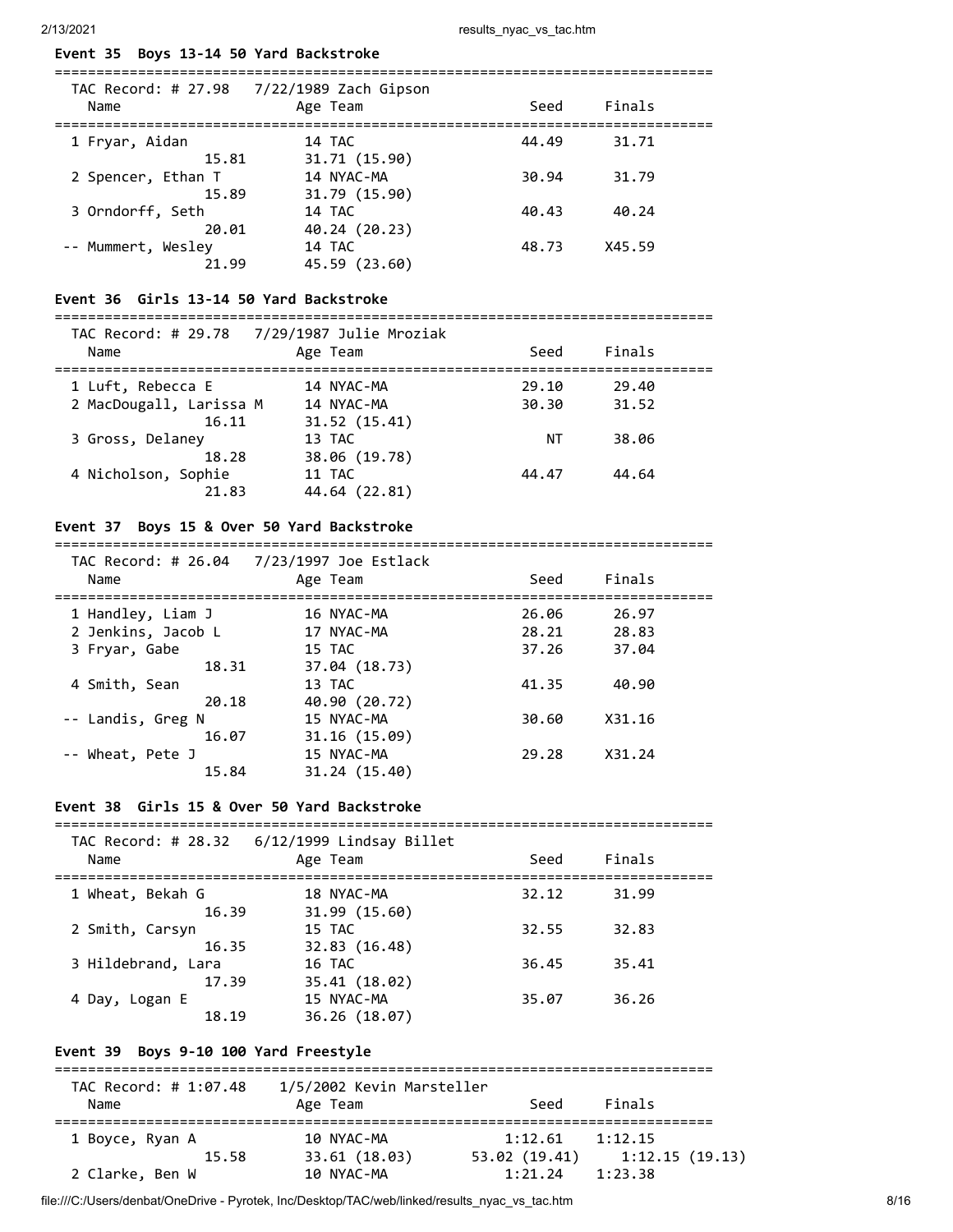2/13/2021 results\_nyac\_vs\_tac.htm

| 19.16              | 40.72 (21.56) | 1:02.60(21.88) | 1:23.38(20.78)                    |
|--------------------|---------------|----------------|-----------------------------------|
| 3 Ports, Jack      | 10 TAC        | 1:33.53        | 1:29.07                           |
| 20.47              | 43.38 (22.91) |                | $1:06.81(23.43)$ $1:29.07(22.26)$ |
| 4 Williams, Keagan | 10 TAC        | 1:30.81        | 1:35.80                           |
| 20.38              | 45.05 (24.67) | 1:11.12(26.07) | 1:35.80(24.68)                    |

# **Event 40 Girls 9-10 100 Yard Freestyle**

| TAC Record: # 1:05.58<br>Name | 2/3/2002 Julia Kucherich<br>Age Team | Seed                     | Finals                        |
|-------------------------------|--------------------------------------|--------------------------|-------------------------------|
| 1 Maher, Jillian K            | 10 NYAC-MA                           | 1:04.12                  | 1:05.44                       |
| 2 Stell, Julia                | 31.12()<br>10 TAC                    | 48.23 (17.11)<br>1:15.82 | 1:05.44 (17.21)<br>1:14.92    |
| 16.27                         | 34.87 (18.60)                        | 54.93 (20.06)            | 1:14.92(19.99)                |
| 3 Lonergan, Megan             | 9 TAC                                | 1:18.75                  | 1:20.04                       |
| 17.90                         | 38.47 (20.57)                        |                          | 59.97 (21.50) 1:20.04 (20.07) |
| -- Hunt, Savannah             | 9 TAC                                | NT                       | X1:16.04                      |
| 36.01                         | 1:16.04(40.03)                       |                          |                               |
| -- Sprankle, Ella             | 9 TAC                                | NT.                      | X1:36.76                      |
| 44.29                         | 1:36.76(52.47)                       |                          |                               |

# **Event 41 Boys 11-12 100 Yard Freestyle**

===============================================================================  $TAC$  Record:  $\# EC$  22  $A/2/1097$  Greg Gips

| IAC Record: # 56.23<br>Name | 4/3/198/ Greg Gipson<br>Age Team | Seed    | Finals  |  |
|-----------------------------|----------------------------------|---------|---------|--|
| 1 Lonergan, Devon           | 12 TAC                           | 1:06.48 | 1:05.66 |  |
| 31.13                       | 1:05.66(34.53)                   |         |         |  |
| 2 Furlong, Christopher R    | 11 NYAC-MA                       | 1:09.47 | 1:09.25 |  |
| 33.37                       | 1:09.25(35.88)                   |         |         |  |
| 3 Heiland, Gavin            | 10 TAC                           | 1:40.41 | 1:46.84 |  |
| 52.43                       | 1:46.84(54.41)                   |         |         |  |
|                             |                                  |         |         |  |

# **Event 42 Girls 11-12 100 Yard Freestyle**

| Name                                 | TAC Record: # 59.22  1/24/1987 Jessica Klein<br>Age Team | Seed    | Finals   |  |
|--------------------------------------|----------------------------------------------------------|---------|----------|--|
| 1 Maher, Shannan N<br>30.39          | 12 NYAC-MA<br>1:04.36(33.97)                             | 1:04.07 | 1:04.36  |  |
| 2 Abel, Maddy<br>32.07               | 12 TAC<br>1:05.65(33.58)                                 | 1:06.97 | 1:05.65  |  |
| 3 Boyce, Katelyn M                   | 12 NYAC-MA                                               | 1:06.70 | 1:06.57  |  |
| 31.61<br>4 Yingling, Erika           | 1:06.57(34.96)<br>12 TAC                                 | 1:12.90 | 1:14.26  |  |
| 35.76<br>-- Eby, Lauren E            | 1:14.26(38.50)<br>11 NYAC-MA                             | 1:10.04 | X1:11.00 |  |
| 34.73<br>-- Landis, Ellie M<br>34.27 | 1:11.00(36.27)<br>11 NYAC-MA<br>1:11.65(37.38)           | 1:10.19 | X1:11.65 |  |
|                                      |                                                          |         |          |  |

### **Event 43 Boys 13-14 100 Yard Freestyle**

#### ===============================================================================  $T_A$ C Record: # 49.19  $A/1/1989$  Zack Ginson

| IAL RECORU. # 49.19<br>Name | 4/1/1909 ZdCK GIDSON<br>Age Team | Seed    | Finals   |  |
|-----------------------------|----------------------------------|---------|----------|--|
| 1 Fryar, Aidan              | 14 TAC                           | 57.26   | 57.93    |  |
| 27.46<br>2 Webber, Billy T  | 57.93 (30.47)<br>14 NYAC-MA      | 59.60   | 58.01    |  |
| 27.96<br>3 Golden, Trent    | 58.01 (30.05)<br>14 TAC          | 1:05.70 | 1:01.83  |  |
| 30.77                       | 1:01.83(31.06)                   |         |          |  |
| -- Mummert, Wesley<br>37.54 | 14 TAC<br>1:21.11(43.57)         | 1:22.08 | X1:21.11 |  |
|                             |                                  |         |          |  |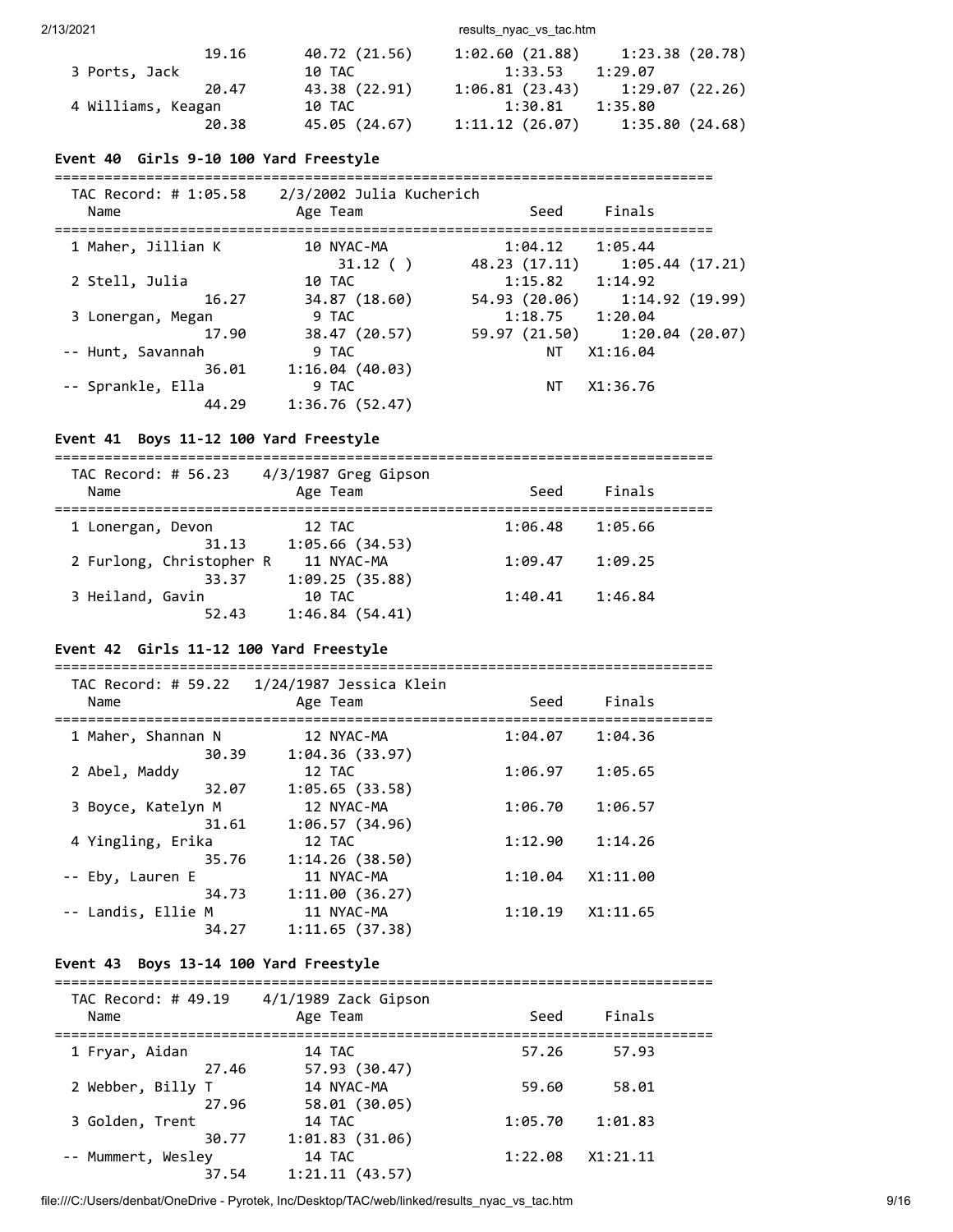### **Event 44 Girls 13-14 100 Yard Freestyle**

| Name                             | Age Team                     | Seed    | Finals  |  |
|----------------------------------|------------------------------|---------|---------|--|
| 1 MacDougall, Larissa M<br>29.80 | 14 NYAC-MA<br>1:01.65(31.85) | 1:00.80 | 1:01.65 |  |
| 2 Eby, Rachel M<br>29.87         | 14 NYAC-MA<br>1:02.52(32.65) | 1:02.13 | 1:02.52 |  |
| 3 Walker, Keelie<br>30.60        | 13 TAC<br>1:03.07(32.47)     | 1:03.89 | 1:03.07 |  |
| 4 Gochnauer, Morgan<br>31.07     | 14 TAC<br>1:05.61(34.54)     | 1:04.22 | 1:05.61 |  |

# **Event 45 Boys 15 & Over 100 Yard Freestyle**

# ===============================================================================

| Name                         | TAC Record: # 47.77 7/25/2009 Ben Appleby<br>Age Team | Seed    | Finals  |  |
|------------------------------|-------------------------------------------------------|---------|---------|--|
| 1 Johnston, Ben M<br>24.16   | 16 NYAC-MA<br>50.15 (25.99)                           | 50.71   | 50.15   |  |
| 2 Handley, Keenan L<br>25.59 | 15 NYAC-MA<br>53.19 (27.60)                           | 52.71   | 53.19   |  |
| 3 Bukoski, Alex<br>25.95     | 16 TAC<br>54.74 (28.79)                               | ΝT      | 54.74   |  |
| 4 Fryar, Gabe<br>34.85       | 15 TAC<br>1:14.03(39.18)                              | 1:15.38 | 1:14.03 |  |

# **Event 46 Girls 15 & Over 100 Yard Freestyle**

#### ===============================================================================  $TAC$  Record:  $H.54.42$  8/2/1989 Nikki Leh

| IAC Record: # 54.42<br>Name    | 8/2/1989 NIKKI LENMAN<br>Age Team | Seed    | Finals   |  |
|--------------------------------|-----------------------------------|---------|----------|--|
| 1 Jenkins, Emily E<br>27.17    | 16 NYAC-MA<br>56.94 (29.77)       | 57.11   | 56.94    |  |
| 2 Weeden, Caitlynn R<br>28.21  | 15 NYAC-MA<br>58.76 (30.55)       | 58.26   | 58.76    |  |
| 3 Patterson, Allie<br>31.56    | 17 TAC<br>1:06.93(35.37)          | 1:06.65 | 1:06.93  |  |
| 4 Sachar, India<br>39.92       | 11 TAC<br>1:24.23(44.31)          | 1:55.93 | 1:24.23  |  |
| -- Furlong, Heather L<br>30.22 | 15 NYAC-MA<br>1:04.28(34.06)      | 1:01.92 | X1:04.28 |  |
| -- Day, Logan E<br>30.97       | 15 NYAC-MA<br>1:06.17(35.20)      | 1:05.87 | X1:06.17 |  |
|                                |                                   |         |          |  |

### **Event 47 Boys 8 & Under 25 Yard Breaststroke**

===============================================================================

| Name              | TAC Record: # 20.56 2/12/2000 Joey Royer<br>Age Team | Seed  | Finals |  |
|-------------------|------------------------------------------------------|-------|--------|--|
| 1 Hoover, Jacob L | 8 NYAC-MA                                            | 27.61 | 27.27  |  |
| 2 Trout, Carter   | 8 TAC                                                | 28.42 | 28.34  |  |
| 3 Bassett, Rome   | 8 TAC                                                | 29.08 | 30.31  |  |

# **Event 48 Girls 8 & Under 25 Yard Breaststroke**

|                        | TAC Record: # 19.68 7/14/2007 Megan Hunt |       |        |
|------------------------|------------------------------------------|-------|--------|
| Name                   | Age Team                                 | Seed  | Finals |
| 1 Gross, Kendall       | 8 TAC                                    | 22.59 | 24.20  |
| 2 Anthony, Elizabeth J | 8 NYAC-MA                                | 25.50 | 25.99  |
| 3 Quinn, Tearnie       | 8 TAC                                    | 33.81 | 31.96  |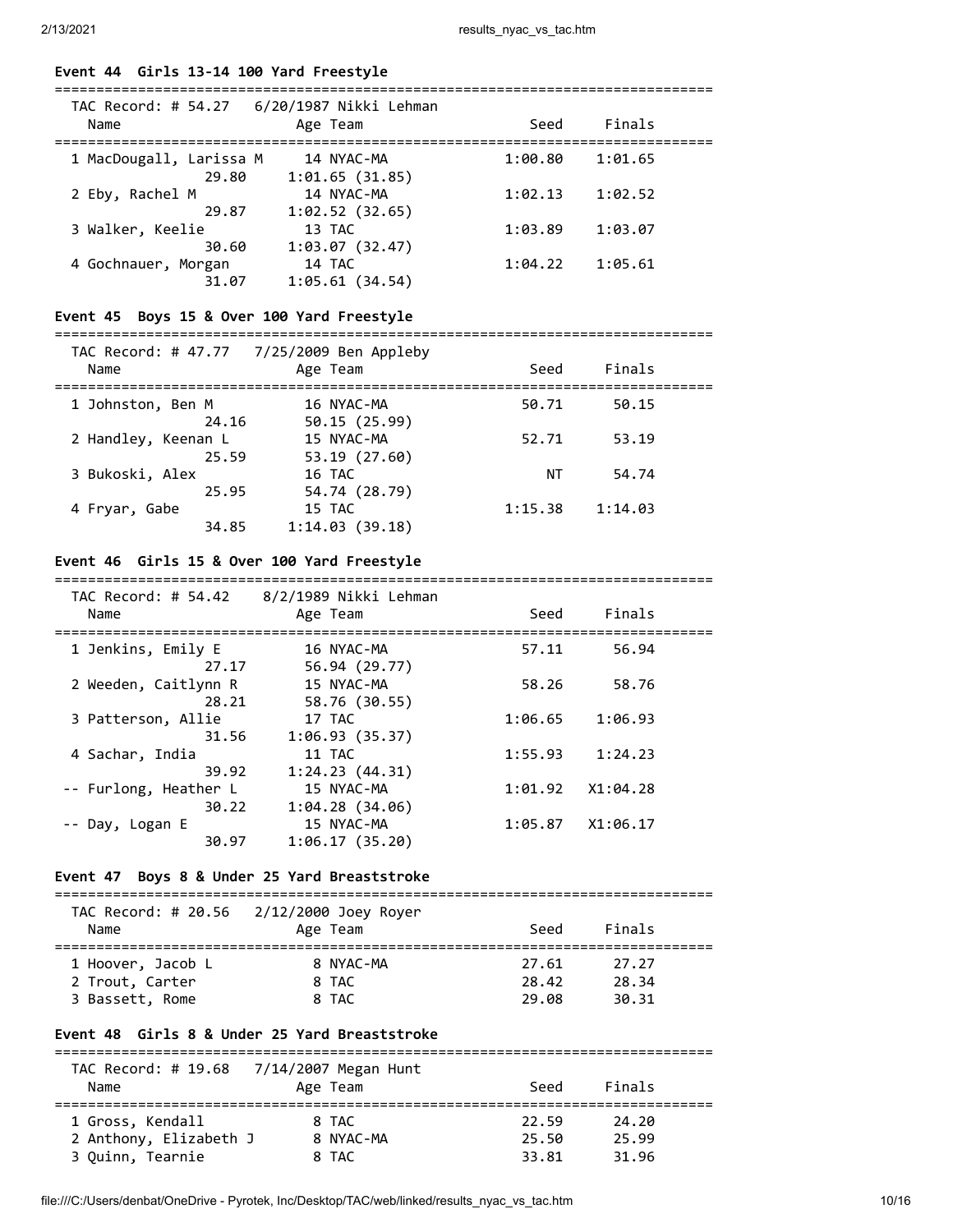| Event 49 Boys 9-10 50 Yard Breaststroke                    |                                               |             |                                                 |  |
|------------------------------------------------------------|-----------------------------------------------|-------------|-------------------------------------------------|--|
|                                                            | TAC Record: # 39.12  7/31/1991 Craig Brennan  |             |                                                 |  |
| Name<br>=====================                              | Age Team<br>:================================ | Seed        | Finals                                          |  |
| 1 Ports, Jack                                              | 10 TAC                                        | 53.09       | 53.52                                           |  |
|                                                            | 25.59 53.52 (27.93)                           |             |                                                 |  |
| 2 Rogers, Blake<br>25.76                                   | 9 TAC<br>55.22 (29.46)                        | NT          | 55.22                                           |  |
| Event 50 Girls 9-10 50 Yard Breaststroke                   |                                               |             |                                                 |  |
| TAC Record: # 38.00                                        | 1/17/2010 Megan Hunt, TAC                     |             |                                                 |  |
| Name                                                       | Age Team                                      | Seed        | Finals                                          |  |
| 1 Trout, Riley E                                           | 10 TAC                                        |             | 43.10 44.51                                     |  |
| 21.20                                                      | 44.51 (23.31)                                 |             |                                                 |  |
| 2 Hunt, Savannah<br>23.63                                  | 9 TAC<br>50.52 (26.89)                        | 49.91 50.52 |                                                 |  |
| Event 51 Boys 11-12 50 Yard Breaststroke                   |                                               |             |                                                 |  |
|                                                            |                                               |             |                                                 |  |
| Name                                                       | Age Team                                      | Seed        | Finals                                          |  |
| 1 Culbertson, Trevor 10 TAC                                |                                               | 48.48       | 49.22                                           |  |
| Event 52 Girls 11-12 50 Yard Breaststroke                  |                                               |             |                                                 |  |
| TAC Record: # 35.36                                        | 2/12/2011 Megan Hunt, TAC                     |             |                                                 |  |
| Name                                                       | Age Team                                      | Seed        | Finals                                          |  |
| 1 Andrews, Nicole C                                        | 12 NYAC-MA                                    | 35.42       | 35.79                                           |  |
| 2 Luft, Katie M                                            | 12 NYAC-MA                                    | 34.30       | 35.84                                           |  |
| 3 Hunt, Katie                                              | 12 TAC                                        | 36.99       | 36.79                                           |  |
| 4 Nicholson, Sophie 11 TAC                                 |                                               | 53.18       | 49.57                                           |  |
| -- Russo, Freddie                                          | 11 TAC                                        | 57.82       | X54.16                                          |  |
| -- Fryar, Cajsa                                            | <b>11 TAC</b>                                 | 54.81       | X55.56                                          |  |
| Event 53                                                   | Boys 13-14 50 Yard Breaststroke               |             |                                                 |  |
| TAC Record: # 28.28                                        | 7/22/1989 Zach Gipson                         |             |                                                 |  |
| Name                                                       | Age Team                                      | Seed        | Finals                                          |  |
| =====================================<br>1 Webber, Billy T | 14 NYAC-MA                                    | 34.21       | :=====================================<br>33.03 |  |
| 2 Spencer, Ethan T                                         | 14 NYAC-MA                                    | 33.67       | 34.06                                           |  |
| 3 Alwine-Frank, Raven                                      | 13 TAC                                        | 39.40       | 37.73                                           |  |
| 4 Patterson, Alex                                          | 13 TAC                                        | 40.11       | 37.93                                           |  |

### **Event 54 Girls 13-14 50 Yard Breaststroke**

=============================================================================== TAC Record: # 31.05 7/29/1987 Nikki Lehman Name Age Team Seed Finals =============================================================================== 1 Luft, Rebecca E 14 NYAC-MA 36.90 35.01 2 Walker, Keelie 13 TAC 35.91 36.45

 3 Reed, Alison L 13 NYAC-MA NT 41.21 4 Strickler, Sydnee 13 TAC 41.52 42.49

### **Event 55 Boys 15 & Over 50 Yard Breaststroke**

| TAC Record: # 28.07 | 7/14/1990 Zach Gipson |       |        |  |
|---------------------|-----------------------|-------|--------|--|
| Name                | Age Team              | Seed  | Finals |  |
| 1 Hallett, Shane E  | 18 NYAC-MA            | 28.70 | -28.86 |  |

file:///C:/Users/denbat/OneDrive - Pyrotek, Inc/Desktop/TAC/web/linked/results\_nyac\_vs\_tac.htm 11/16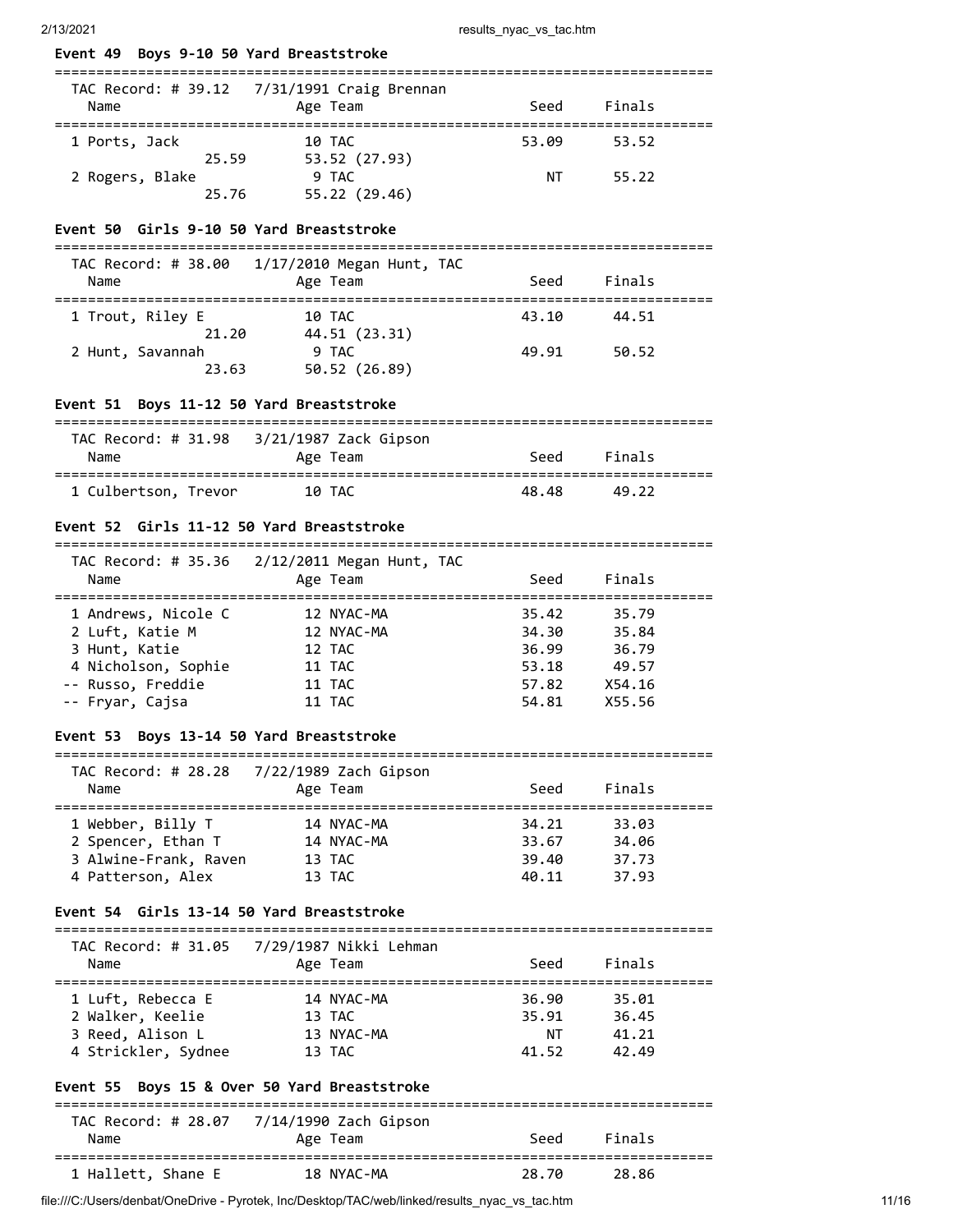2/13/2021 results\_nyac\_vs\_tac.htm

| 2 Grim, Jordan M    | 17 NYAC-MA | 29.56 | 29.72  |
|---------------------|------------|-------|--------|
| 3 Bukoski, Alex     | 16 TAC     | 30.36 | 29.83  |
| 4 Orndorff, Seth    | 14 TAC     | 42.18 | 41.67  |
| -- Stewart, Nate R  | 18 NYAC-MA | 33.23 | X30.91 |
| -- Jenkins, Jacob L | 17 NYAC-MA | 30.46 | X31.07 |

### **Event 56 Girls 15 & Over 50 Yard Breaststroke**

| Name                   | Age Team   | Seed  | Finals |  |
|------------------------|------------|-------|--------|--|
| 1 Vaughn, Haley R      | 17 NYAC-MA | 34.85 | 35.35  |  |
| 2 Miller, Katelyn E    | 17 NYAC-MA | 36.47 | 37.24  |  |
| 3 Copenheaver, Kirstin | 15 TAC     | 41.13 | 40.43  |  |
| 4 Hildebrand, Lara     | 16 TAC     | 46.77 | 47.01  |  |

# **Event 57 Boys 8 & Under 25 Yard Butterfly**

#### ===============================================================================

| TAC Record: # 16.21 | 2/5/2011 Matthew Peters, TAC |       |        |  |
|---------------------|------------------------------|-------|--------|--|
| Name                | Age Team                     | Seed  | Finals |  |
|                     |                              |       |        |  |
| 1 Hunt, Reed        | 7 TAC                        | 19.11 | 20.52  |  |
| 2 Williams, Bailey  | 8 TAC                        | 29.82 | 27.16  |  |

# **Event 58 Girls 8 & Under 25 Yard Butterfly**

| TAC Record: # 17.10<br>Name | 6/23/2007 Delaney Gross<br>Age Team | Seed  | Finals |  |
|-----------------------------|-------------------------------------|-------|--------|--|
| 1 Neidigh, Brynn            | 7 TAC                               | 19.67 | 19.03  |  |
| 2 Abel, Lauren              | 7 TAC                               | 32.88 | 25.71  |  |

# **Event 59 Boys 9-10 50 Yard Butterfly**

| TAC Record: # 31.69<br>Name | 1/26/2002 Kevin Marsteller<br>Age Team | Seed    | Finals |  |
|-----------------------------|----------------------------------------|---------|--------|--|
| 1 Neidigh, Bryson           | 9 TAC                                  | 36.18   | 36.95  |  |
| 2 Boyce, Ryan A             | 10 NYAC-MA                             | 38.18   | 37.17  |  |
| 3 Stuckey, Gavin C          | 10 NYAC-MA                             | 46.00   | 46.89  |  |
| 4 Culbertson, Trevor        | 10 TAC                                 | 1:00.89 | 56.10  |  |

# **Event 60 Girls 9-10 50 Yard Butterfly**

| TAC Record: # 33.91 | $2/7/1999$ Angie Hammond |       |        |  |
|---------------------|--------------------------|-------|--------|--|
| Name                | Age Team                 | Seed  | Finals |  |
| 1 Maher, Jillian K  | 10 NYAC-MA               | 32.39 | 32.60  |  |
| 2 Guyer, Sophia     | 10 TAC                   | 34.65 | 34.89  |  |
| 3 Lonergan, Megan   | 9 TAC                    | 48.20 | 45.26  |  |

### **Event 61 Boys 11-12 50 Yard Butterfly**

#### ===============================================================================  $TAC$  Record: # 26.49 6/20/1987 Greg Ginson

| Name                   | THE RECOT $\alpha$ , $\pi$ zo, $\pi$ of $\alpha$ zo, $\pi$ or $\alpha$ or $\alpha$ is $\alpha$<br>Age Team | Seed  | Finals |  |
|------------------------|------------------------------------------------------------------------------------------------------------|-------|--------|--|
| 1 Peters, Matthew      | 11 TAC                                                                                                     | 33.83 | 33.80  |  |
| 2 Rogers, Charles      | 11 TAC                                                                                                     | 39.19 | 43.32  |  |
| 3 Catalano, Nicholas R | 12 NYAC-MA                                                                                                 | 48.65 | 44.70  |  |

### **Event 62 Girls 11-12 50 Yard Butterfly**

# =============================================================================== TAC Record: # 29.85 6/13/2013 Rachel Stein, TAC Name Age Team Seed Finals ===============================================================================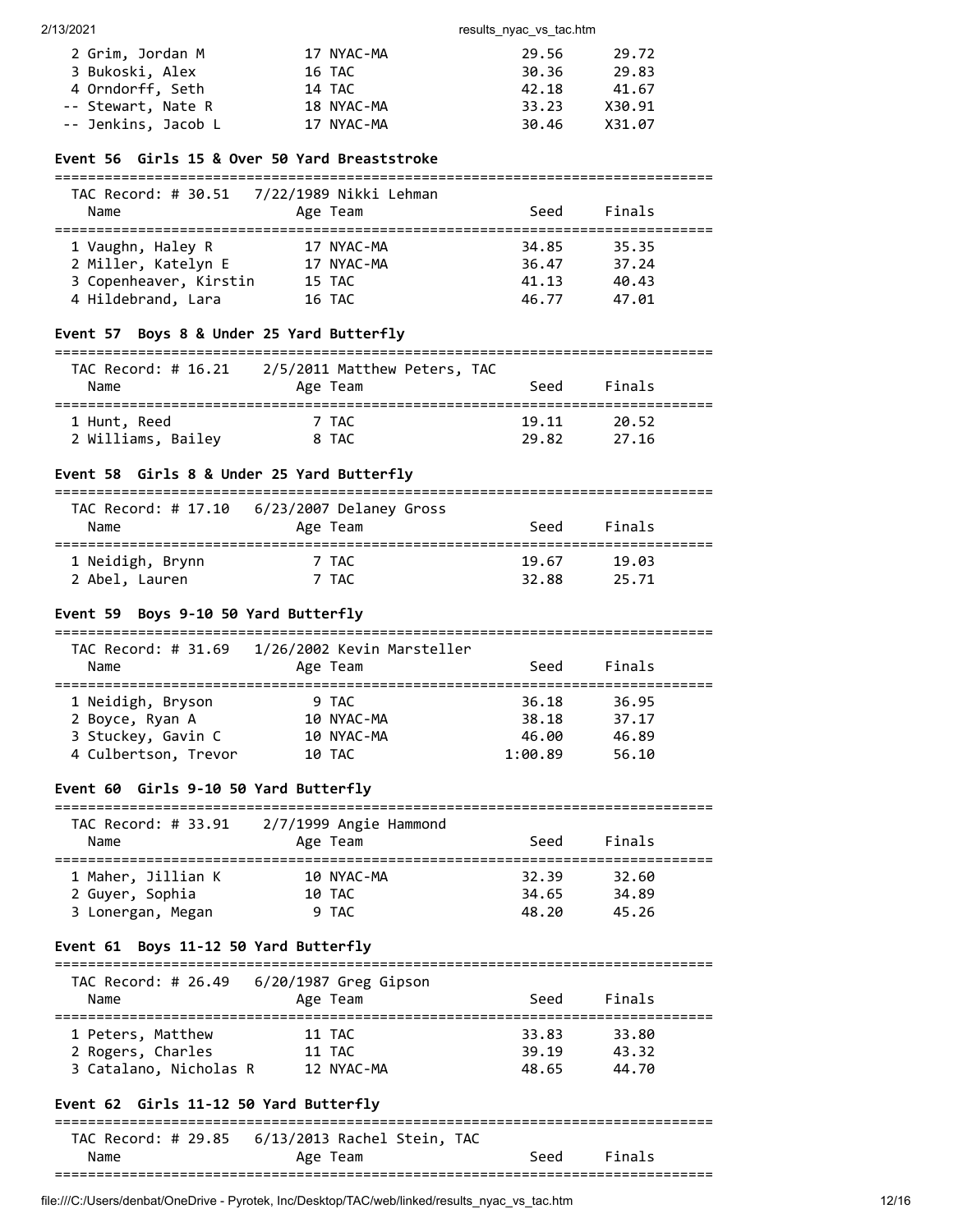| 1 Luft, Katie M    | 12 NYAC-MA | 29.34 | 29.14  |
|--------------------|------------|-------|--------|
| 2 Stein, Rachel    | 12 TAC     | 29.85 | 29.78# |
| 3 Boyce, Katelyn M | 12 NYAC-MA | 35.56 | 35.08  |
| 4 Quinn, Mattison  | 11 TAC     | 43.78 | 41.67  |

#### **Event 63 Boys 13-14 50 Yard Butterfly**

#### ===============================================================================  $7/2/1099$  Ches Ci

| Name                 | TAC Record: # 25.15 //2/1988 Greg Gipson<br>Age Team | Seed  | Finals |  |
|----------------------|------------------------------------------------------|-------|--------|--|
| 1 Golden, Trent      | 14 TAC                                               | 31.95 | 31.84  |  |
| 2 Kowalewski, Carter | 13 TAC                                               | 33.93 | 35.76  |  |

#### **Event 64 Girls 13-14 50 Yard Butterfly**

#### ===============================================================================

| TAC Record: # 28.61<br>Name | 8/2/1989 Leslie Lear<br>Age Team | Seed  | Finals |  |
|-----------------------------|----------------------------------|-------|--------|--|
| 1 MacDougall, Larissa M     | 14 NYAC-MA                       | 31.42 | 31.66  |  |
| 2 Sekerak, Cassie R         | 14 NYAC-MA                       | 31.76 | 31.78  |  |
| 3 Gross, Delaney            | 13 TAC                           | 37.40 | 36.61  |  |
| -- Suarez, Havannah         | 14 TAC                           | 38.87 | DQ     |  |

### **Event 65 Boys 15 & Over 50 Yard Butterfly**

| TAC Record: # 24.70<br>Name | 7/25/2009 Ben Appleby<br>Age Team | Seed  | Finals |  |
|-----------------------------|-----------------------------------|-------|--------|--|
| 1 Johnston, Ben M           | 16 NYAC-MA                        | 25.11 | 26.37  |  |
| 2 Stewart, Nate R           | 18 NYAC-MA                        | 26.05 | 26.58  |  |
| 3 Bassett, Tate             | 13 TAC                            | 40.87 | 40.03  |  |
| -- Handley, Keenan L        | 15 NYAC-MA                        | 26.37 | X26.47 |  |
| -- Grim, Jordan M           | 17 NYAC-MA                        | 29.51 | X28.57 |  |
| -- Smith, Sean              | 13 TAC                            | ΝT    | DO     |  |

===============================================================================

# **Event 66 Girls 15 & Over 50 Yard Butterfly**

=============================================================================== TAC Record: # 27.22 7/22/1989 Nikki Lehman Name Age Team Seed Finals =============================================================================== 1 Day, Zowie J 17 NYAC-MA 29.50 29.56 2 Weeden, Caitlynn R 15 NYAC-MA 29.45 29.70 3 Smith, Carsyn 15 TAC 32.28 32.97 4 Copenheaver, Kirstin 15 TAC

### **Event 67 Boys 8 & Under 100 Yard Freestyle Relay**

=============================================================================== TAC Record: # 1:05.94 2/15/1992 D. Mead, J. Lloyd, R. Ness, J. Kochenour Team Seed Finals =============================================================================== 1 Trojan Aquatic Club 'A' 1:14.99 1:17.11 1) Goldstein, Braydon 7 (2) Williams, Bailey 8<br>3) Bassett Rome 8 (2) Hunt Reed 7 3) Bassett, Rome 8 4) Hunt, Reed 7 42.01 1:17.11 (35.10) 2 Trojan Aquatic Club 'B' NT 1:50.18 1) Fryar, Cyrus 7 2) Trout, Carter 8 3) Sanders, Hayden 8 (4) Heiland, Aydan 8 52.34 1:50.18 (57.84) **Event 68 Girls 8 & Under 100 Yard Freestyle Relay** =============================================================================== TAC Record: # 1:10.35 2/10/2007 K. Copenheaver, C. Zortman, D. Gross, C. Gross Team Seed Finals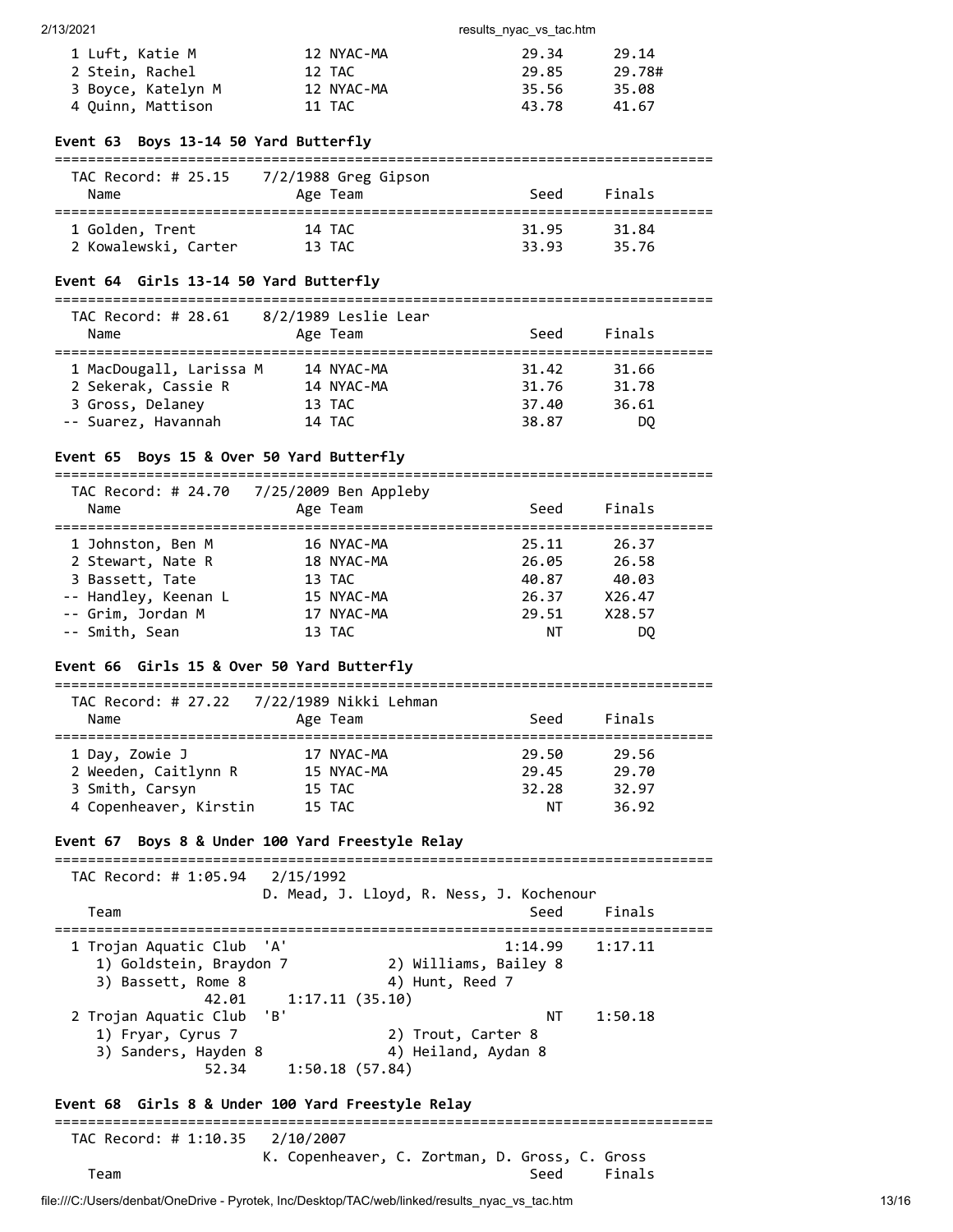| 1 Trojan Aquatic Club<br>1) Neidigh, Brynn 7                                                                                                                                         | 'A'<br>54.78<br>1:17.10<br>2) Quinn, Tearnie 8                                                                                                                                                                                                                                                    |  |
|--------------------------------------------------------------------------------------------------------------------------------------------------------------------------------------|---------------------------------------------------------------------------------------------------------------------------------------------------------------------------------------------------------------------------------------------------------------------------------------------------|--|
| 3) Abel, Lauren 7<br>41.77                                                                                                                                                           | 4) Gross, Kendall 8<br>1:17.10(35.33)                                                                                                                                                                                                                                                             |  |
| Event 69 Boys 9-10 200 Yard Freestyle Relay                                                                                                                                          |                                                                                                                                                                                                                                                                                                   |  |
| TAC Record: # 2:08.76 2/16/1991<br>Team                                                                                                                                              | D. Rylee, J. Estlack, C. Brennan, R. Meerstein<br>Seed<br>Finals                                                                                                                                                                                                                                  |  |
| 1 Trojan Aquatic Club<br>1) Rogers, Blake 9<br>3) Ports, Jack 10<br>44.84                                                                                                            | 'A'<br>2:14.98<br>2:40.74<br>2) Williams, Keagan 10<br>4) Neidigh, Bryson 9<br>$1:27.93(43.09)$ $2:09.24(41.31)$ $2:40.74(31.50)$                                                                                                                                                                 |  |
| Event 70 Girls 9-10 200 Yard Freestyle Relay                                                                                                                                         |                                                                                                                                                                                                                                                                                                   |  |
| Team                                                                                                                                                                                 | M. Hunt, D. Gross, C. Zortman, C. Gross<br>Seed<br>Finals                                                                                                                                                                                                                                         |  |
| 1 Trojan Aquatic Club 'A'<br>1) Guyer, Sophia 10<br>3) Sprankle, Ella 9<br>34.94                                                                                                     | 2:13.03<br>2:29.98<br>2) Lonergan, Megan 9<br>4) Hunt, Savannah 9<br>$1:11.83(36.89)$ $1:54.00(42.17)$ $2:29.98(35.98)$                                                                                                                                                                           |  |
| Event 71 Boys 11-12 200 Yard Freestyle Relay<br>TAC Record: # 1:50.12<br>Team                                                                                                        | 3/21/1987<br>G. Gipson, Z. Gipson, A. Guyer, A. Lutz<br>Finals<br>Seed                                                                                                                                                                                                                            |  |
| 1 Northern York Aquatic Club-MA 'A'<br>1) Boyce, Ryan A 10<br>3) Stuckey, Gavin C 10<br>33.11<br>2 Trojan Aquatic Club 'A'<br>1) Lonergan, Devon 12<br>3) Heiland, Gavin 10<br>30.46 | .==============================<br>2:23.95<br>NT<br>2) Clarke, Ben W 10<br>4) Catalano, Nicholas R 12<br>$1:12.71(39.60)$ $1:28.63(15.92)$<br>2:23.95 (55.32)<br>2:01.12<br>2:29.18<br>2) Rogers, Charles 11<br>4) Culbertson, Trevor 10<br>1:03.94(33.48)<br>$1:48.79$ (44.85) $2:29.18$ (40.39) |  |
| Event 72 Girls 11-12 200 Yard Freestyle Relay                                                                                                                                        |                                                                                                                                                                                                                                                                                                   |  |
| TAC Record: # 1:54.75<br>Team                                                                                                                                                        | 2/22/1997<br>C. Krebs, A. Cluck, Alyson Hammond, L. Billet<br>Seed<br>Finals                                                                                                                                                                                                                      |  |
| 1 Trojan Aquatic Club<br>1) Stein, Rachel 12<br>3) Hunt, Katie 12                                                                                                                    | 'A'<br>1:58.52<br>2:01.77<br>2) Yingling, Erika 12<br>4) Abel, Maddy 12                                                                                                                                                                                                                           |  |
| 28.49<br>2 Northern York Aquatic Club-MA 'A'<br>1) Landis, Ellie M 11<br>3) Eby, Lauren E 11                                                                                         | 1:01.54 (33.05)<br>1:32.21(30.67)<br>2:01.77(29.56)<br>2:00.26<br>2:01.80<br>2) Boyce, Katelyn M 12<br>4) Andrews, Nicole C 12                                                                                                                                                                    |  |
| 31.36<br>3 Trojan Aquatic Club<br>1) Fryar, Cajsa 11                                                                                                                                 | 1:02.21 (30.85)<br>1:34.17(31.96)<br>2:01.80(27.63)<br>'B'<br>ΝT<br>2:31.88<br>2) Russo, Freddie 11                                                                                                                                                                                               |  |
| 3) Nicholson, Sophie 11<br>39.30                                                                                                                                                     | 4) Quinn, Mattison 11<br>$1:15.85(36.55)$ $1:55.30(39.45)$<br>2:31.88(36.58)                                                                                                                                                                                                                      |  |

# **Event 73 Boys 13-14 200 Yard Freestyle Relay**

### ===============================================================================

TAC Record: # 1:37.22 12/10/1988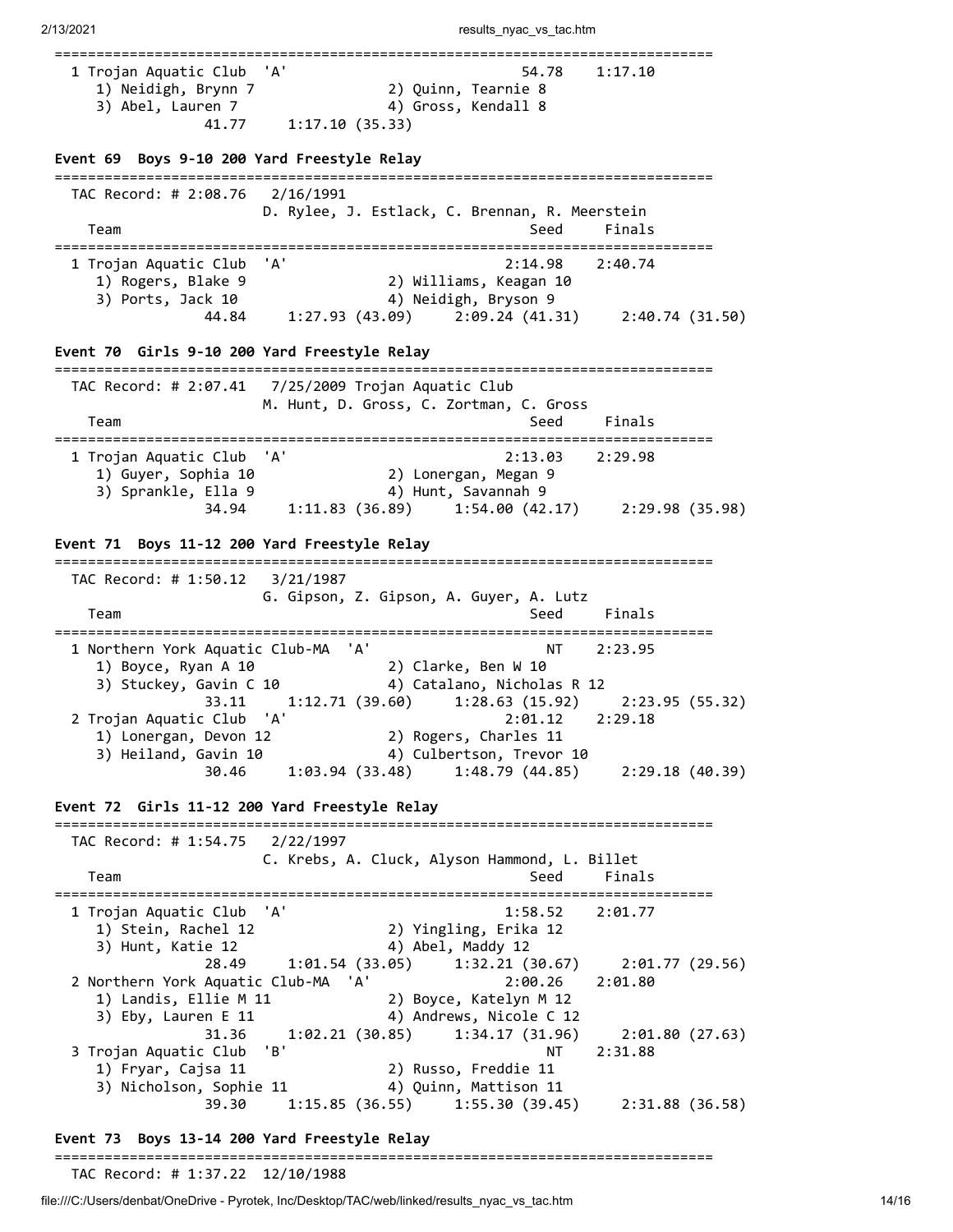2/13/2021 results\_nyac\_vs\_tac.htm A. Guyer, Z. Gipson, G. Gipson, A. Lutz Team Seed Finals =============================================================================== 1 Trojan Aquatic Club 'A' 1:54.18 1:53.84 1) Alwine-Frank, Raven 13 2) Golden, Trent 14 3) Patterson, Alex 13 4) Kowalewski, Carter 13 28.33 56.30 (27.97) 1:24.63 (28.33) 1:53.84 (29.21) **Event 74 Girls 13-14 200 Yard Freestyle Relay** =============================================================================== TAC Record: # 1:48.02 7/26/1995 M. Hamberger, W. Shaffer, W. Peach, J. Lloyd Team Seed Finals =============================================================================== 1 Northern York Aquatic Club-MA 'A' 1:53.65 1:54.73 1) Eby, Rachel M 14 2) Reed, Alison L 13 3) Scalese, Charlotte M 13 4) Sekerak, Cassie R 14 29.21 59.59 (30.38) 1:29.28 (29.69) 1:54.73 (25.45) 2 Trojan Aquatic Club 'A' 1:52.92 1:57.77 1) Gross, Delaney 13 2) Gochnauer, Morgan 14 3) Suarez, Havannah 14  $\hskip1cm$  4) Walker, Keelie 13 30.50 1:00.61 (30.11) 1:29.63 (29.02) 1:57.77 (28.14) **Event 75 Boys 15 & Over 200 Yard Freestyle Relay** =============================================================================== TAC Record: # 1:32.11 7/23/1997 J. Estlack, D. Kochenour, M. Shorb, J. Starner Team Seed Finals =============================================================================== 1 Northern York Aquatic Club-MA 'A' 1:33.33 1:38.72 1) Landis, Greg N 15 2) Handley, Liam J 16 3) Hallett, Shane E 18 4) Handley, Keenan L 15 26.78 51.08 (24.30) 1.114.76 (23.68) 1:38.72 (23.96)<br>2 Northern York Aquatic Club-MA 'B' NT 1:38.79 2 Northern York Aquatic Club-MA 'B' NT 1:38.79 1) Wheat, Pete J 15 2) O'Brien-Milne, Phineas J 18 3) Stewart, Nate R 18 4) Jenkins, Jacob L 17 26.05 51.12 (25.07) 1:15.01 (23.89) 1:38.79 (23.78) 3 Trojan Aquatic Club 'A' 1:57.93 1:54.74 1) Bukoski, Alex 16 2) Fryar, Gabe 15 3) Bassett, Tate 13 4) Orndorff, Seth 14 24.28 54.78 (30.50) 1:25.17 (30.39) 1:54.74 (29.57) **Event 76 Girls 15 & Over 200 Yard Freestyle Relay** =============================================================================== TAC Record: # 1:44.77 7/23/1997 E. Beck, J. Lloyd, W. Peach, K. Swift Team Seed Finals =============================================================================== 1 Northern York Aquatic Club-MA 'A' 1:45.83 1:50.75 1) Jenkins, Emily E 16 2) Vaughn, Haley R 17<br>3) Day, Logan E 15 4) Day, Zowie J 17 3) Day, Logan E 15 4) Day, Zowie J 17 27.22 54.46 (27.24) 1:24.39 (29.93) 1:50.75 (26.36) 2 Northern York Aquatic Club-MA 'B' NT 1:51.22 1) Weeden, Caitlynn R 15 2) Wheat, Bekah G 18 3) Furlong, Heather L 15 4) Miller, Katelyn E 17 27.47 55.33 (27.86) 1:24.68 (29.35) 1:51.22 (26.54)<br>2115.22 (26.54) 2:03.09 2:15.22 3 Trojan Aquatic Club 'A' 2:03.09 2:15.22 1) Patterson, Allie 17 2) Hildebrand, Lara 16 3) Sachar, India 11  $\hskip1cm$  4) Strickler, Sydnee 13 31.81 1:04.77 (32.96) 1:43.32 (38.55) 2:15.22 (31.90) Combined Team Scores - Through Event 76 1. Northern York Aquatic Club 315 2. Trojan Aquatic Club 282